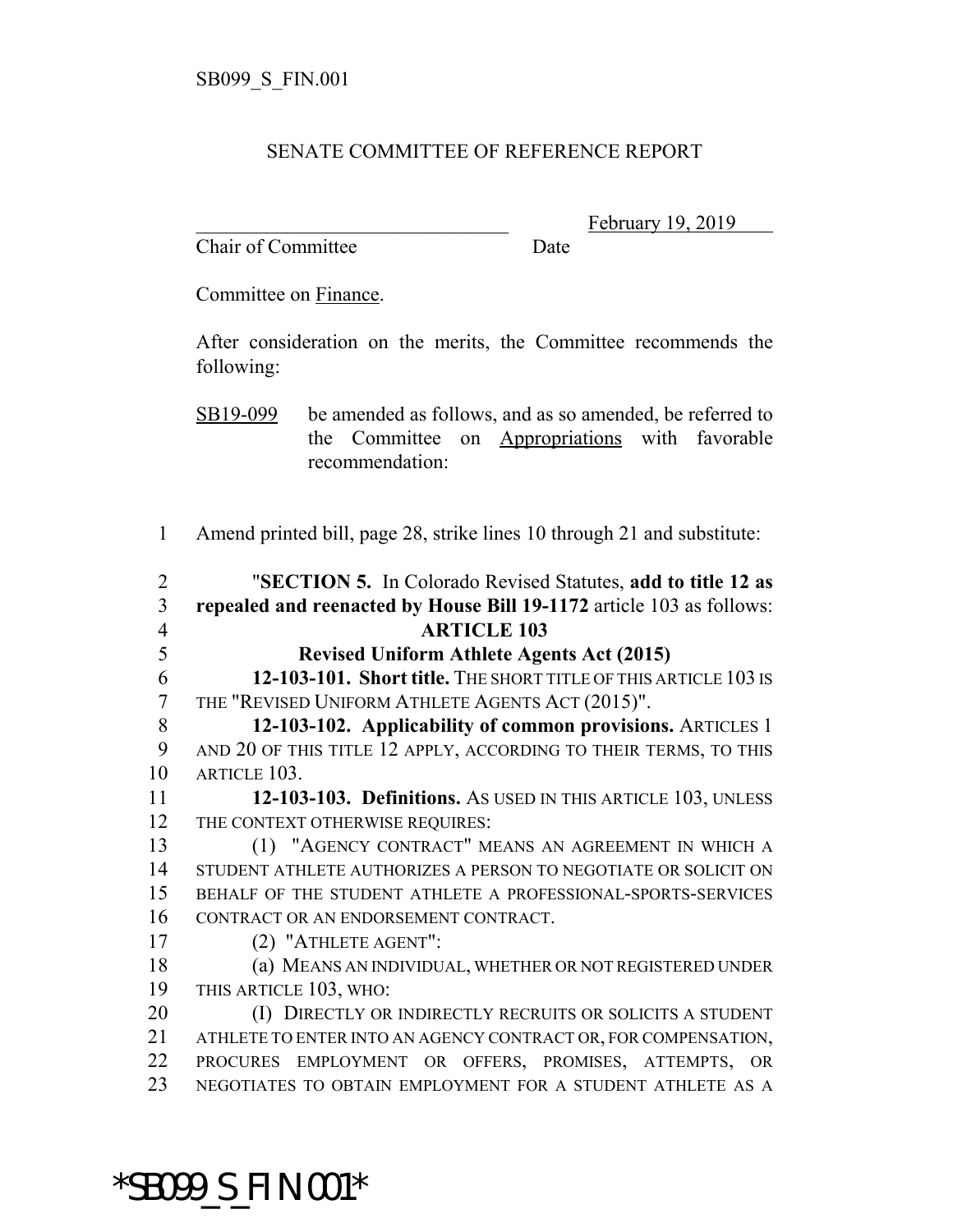PROFESSIONAL ATHLETE OR MEMBER OF A PROFESSIONAL SPORTS TEAM OR ORGANIZATION; (II) FOR COMPENSATION OR IN ANTICIPATION OF COMPENSATION RELATED TO A STUDENT ATHLETE'S PARTICIPATION IN ATHLETICS: (A) SERVES THE STUDENT ATHLETE IN AN ADVISORY CAPACITY ON

 A MATTER RELATED TO FINANCES, BUSINESS PURSUITS, OR CAREER MANAGEMENT DECISIONS, UNLESS THE INDIVIDUAL IS AN EMPLOYEE OF AN EDUCATIONAL INSTITUTION AND IS ACTING EXCLUSIVELY AS AN EMPLOYEE OF THE INSTITUTION FOR THE BENEFIT OF THE INSTITUTION; OR

 (B) MANAGES THE BUSINESS AFFAIRS OF THE STUDENT ATHLETE BY PROVIDING ASSISTANCE WITH BILLS, PAYMENTS, CONTRACTS, OR TAXES; OR

 (III) IN ANTICIPATION OF REPRESENTING A STUDENT ATHLETE FOR A PURPOSE RELATED TO THE STUDENT ATHLETE'S PARTICIPATION IN ATHLETICS:

 (A) GIVES CONSIDERATION TO THE STUDENT ATHLETE OR ANOTHER PERSON;

 (B) SERVES THE STUDENT ATHLETE IN AN ADVISORY CAPACITY ON A MATTER RELATED TO FINANCES, BUSINESS PURSUITS, OR CAREER MANAGEMENT DECISIONS; OR

 (C) MANAGES THE BUSINESS AFFAIRS OF THE STUDENT ATHLETE BY PROVIDING ASSISTANCE WITH BILLS, PAYMENTS, CONTRACTS, OR TAXES; BUT

(b) DOES NOT INCLUDE AN INDIVIDUAL WHO:

 (I) ACTS SOLELY ON BEHALF OF A PROFESSIONAL SPORTS TEAM OR ORGANIZATION; OR

 (II) IS A LICENSED, REGISTERED, OR CERTIFIED PROFESSIONAL AND OFFERS OR PROVIDES SERVICES TO A STUDENT ATHLETE THAT ARE CUSTOMARILY PROVIDED BY MEMBERS OF THE PROFESSION, UNLESS THE INDIVIDUAL:

 (A) ALSO RECRUITS OR SOLICITS THE STUDENT ATHLETE TO ENTER INTO AN AGENCY CONTRACT;

 (B) ALSO, FOR COMPENSATION, PROCURES EMPLOYMENT OR OFFERS, PROMISES, ATTEMPTS, OR NEGOTIATES TO OBTAIN EMPLOYMENT FOR THE ATHLETE AS A PROFESSIONAL ATHLETE OR MEMBER OF A PROFESSIONAL SPORTS TEAM OR ORGANIZATION; OR

 (C) RECEIVES CONSIDERATION FOR PROVIDING THE SERVICES, WHICH CONSIDERATION IS CALCULATED USING A DIFFERENT METHOD THAN FOR AN INDIVIDUAL WHO IS NOT A STUDENT ATHLETE.

 (3) "ATHLETIC DIRECTOR" MEANS THE INDIVIDUAL RESPONSIBLE FOR ADMINISTERING THE OVERALL ATHLETIC PROGRAM OF AN

\*SB099\_S\_FIN.001\* -2-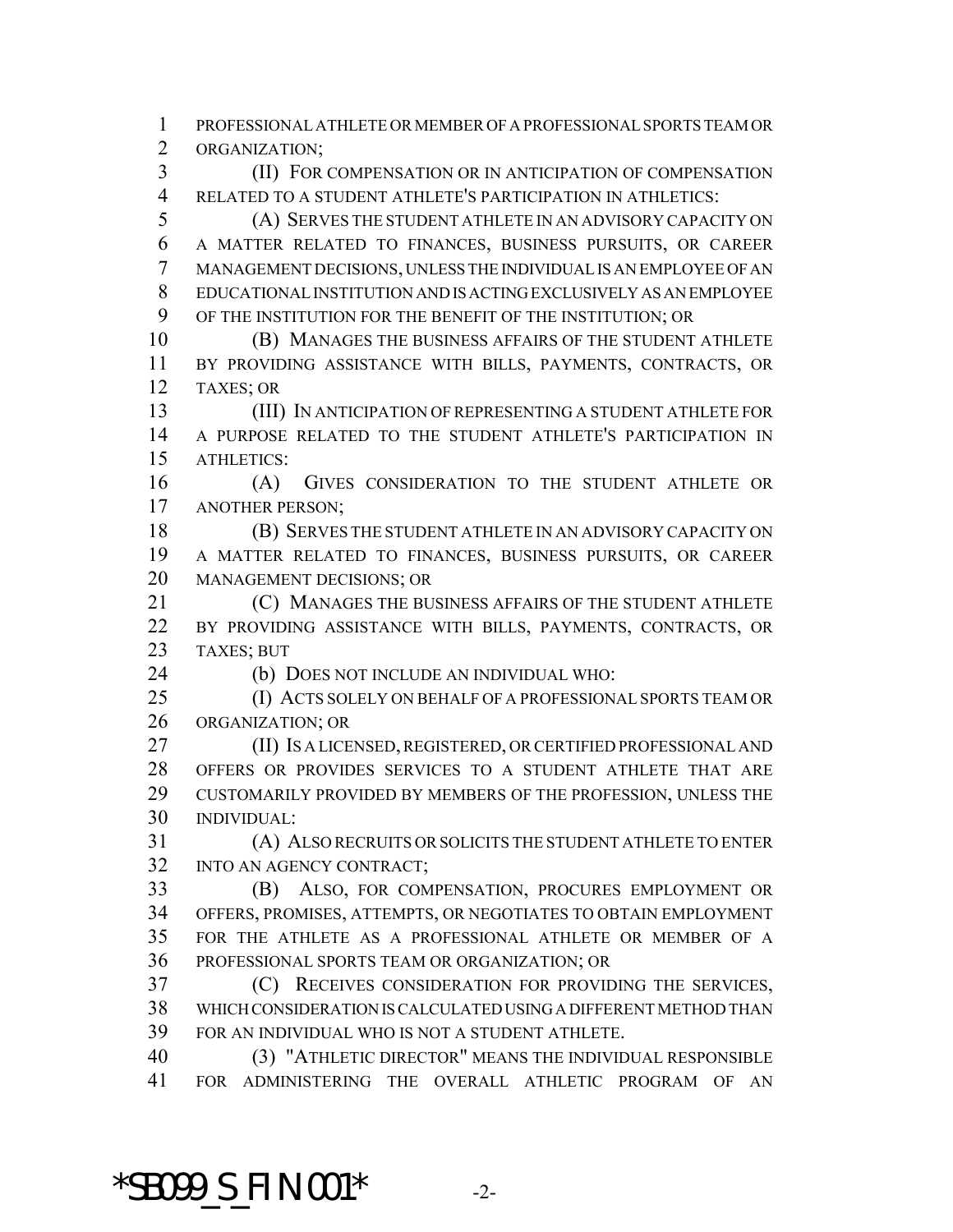EDUCATIONAL INSTITUTION OR, IF AN EDUCATIONAL INSTITUTION HAS SEPARATELY ADMINISTERED ATHLETIC PROGRAMS FOR MALE STUDENTS AND FEMALE STUDENTS, THE ATHLETIC PROGRAM FOR MALES OR THE ATHLETIC PROGRAM FOR FEMALES, AS APPROPRIATE.

 (4) "EDUCATIONAL INSTITUTION" MEANS A PUBLIC OR PRIVATE ELEMENTARY SCHOOL, SECONDARY SCHOOL, TECHNICAL OR VOCATIONAL SCHOOL, COMMUNITY COLLEGE, COLLEGE, OR UNIVERSITY.

 (5) "ENDORSEMENT CONTRACT" MEANS AN AGREEMENT UNDER WHICH A STUDENT ATHLETE IS EMPLOYED OR RECEIVES CONSIDERATION TO USE ANY VALUE THAT THE STUDENT ATHLETE MAY HAVE BECAUSE OF PUBLICITY, REPUTATION, FOLLOWING, OR FAME OBTAINED BECAUSE OF ATHLETIC ABILITY OR PERFORMANCE.

 (6) "ENROLLED" MEANS REGISTERED FOR COURSES AND ATTENDING ATHLETIC PRACTICE OR CLASS. "ENROLLS" HAS A CORRESPONDING MEANING.

 (7) "INTERCOLLEGIATE SPORT" MEANS A SPORT PLAYED AT THE COLLEGIATE LEVEL FOR WHICH ELIGIBILITY REQUIREMENTS FOR PARTICIPATION BY A STUDENT ATHLETE ARE ESTABLISHED BY A NATIONAL ASSOCIATION THAT PROMOTES OR REGULATES COLLEGIATE ATHLETICS.

 (8) "INTERSCHOLASTIC SPORT" MEANS A SPORT PLAYED BETWEEN EDUCATIONAL INSTITUTIONS THAT ARE NOT COMMUNITY COLLEGES, 22 COLLEGES, OR UNIVERSITIES.

 (9) "LICENSED, REGISTERED, OR CERTIFIED PROFESSIONAL" MEANS AN INDIVIDUAL LICENSED, REGISTERED, OR CERTIFIED AS AN ATTORNEY, DEALER IN SECURITIES, FINANCIAL PLANNER, INSURANCE AGENT, REAL ESTATE BROKER OR SALES AGENT, TAX CONSULTANT, ACCOUNTANT, OR MEMBER OF A PROFESSION, OTHER THAN THAT OF ATHLETE AGENT, WHO IS LICENSED, REGISTERED, OR CERTIFIED BY THE STATE OR A NATIONALLY RECOGNIZED ORGANIZATION THAT LICENSES, REGISTERS, OR CERTIFIES MEMBERS OF THE PROFESSION ON THE BASIS OF EXPERIENCE, EDUCATION, OR TESTING.

 (10) "PERSON" MEANS AN INDIVIDUAL; ESTATE; BUSINESS OR NONPROFIT ENTITY; PUBLIC CORPORATION; GOVERNMENT OR GOVERNMENTAL SUBDIVISION, AGENCY, OR INSTRUMENTALITY; OR OTHER LEGAL ENTITY.

 (11) "PROFESSIONAL-SPORTS-SERVICES CONTRACT" MEANS AN AGREEMENT UNDER WHICH AN INDIVIDUAL IS EMPLOYED AS A PROFESSIONAL ATHLETE OR AGREES TO RENDER SERVICES AS A PLAYER ON A PROFESSIONAL SPORTS TEAM OR WITH A PROFESSIONAL SPORTS ORGANIZATION.

(12) "RECORD" MEANS INFORMATION THAT IS INSCRIBED ON A

**\*SB099\_S\_FIN.001\*** 3-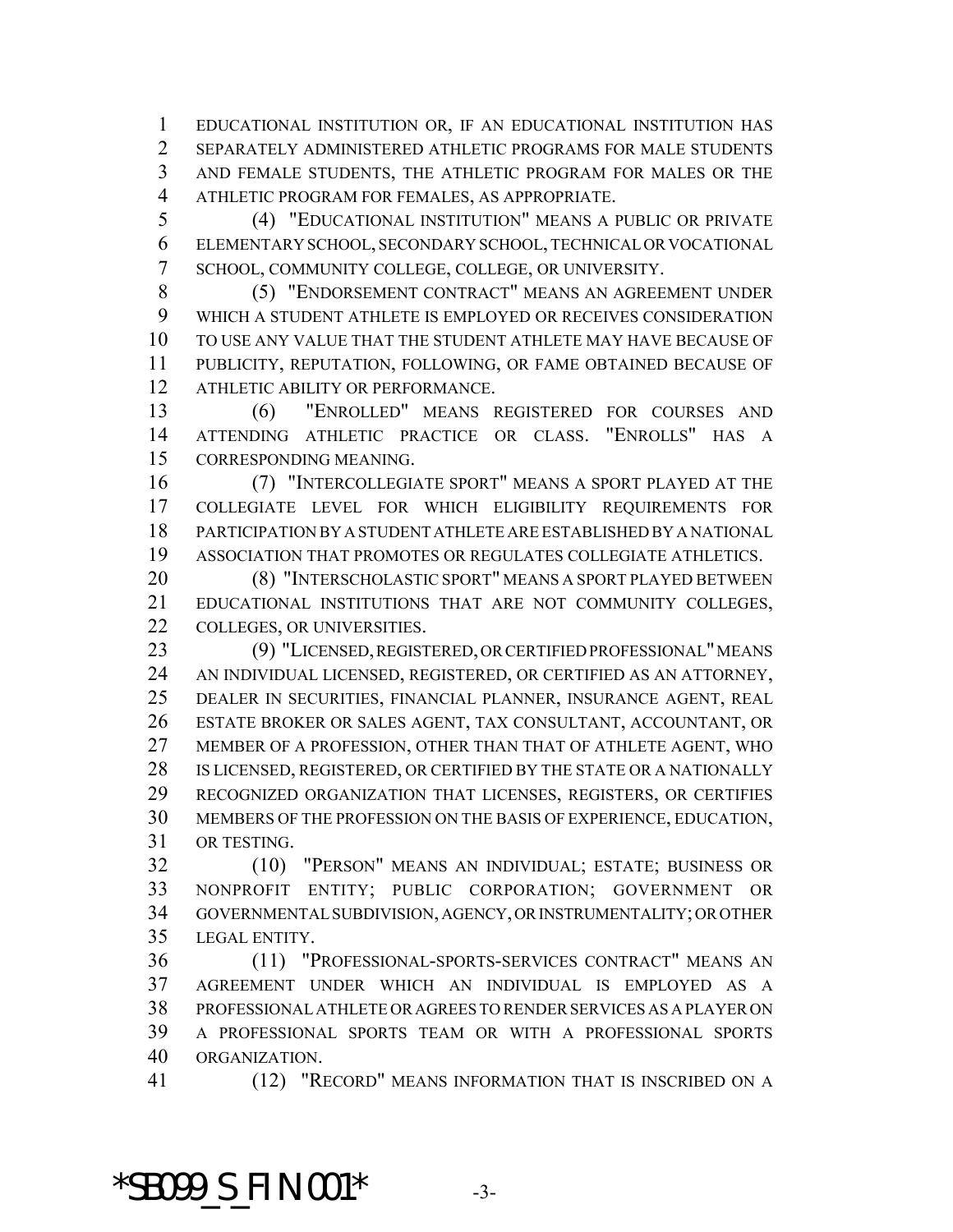TANGIBLE MEDIUM OR THAT IS STORED IN AN ELECTRONIC OR OTHER MEDIUM AND IS RETRIEVABLE IN PERCEIVABLE FORM.

 (13) "RECRUIT OR SOLICIT" MEANS TO ATTEMPT TO INFLUENCE THE CHOICE OF AN ATHLETE AGENT BY A STUDENT ATHLETE OR, IF THE STUDENT ATHLETE IS A MINOR, A PARENT OR GUARDIAN OF THE ATHLETE. THE TERM DOES NOT INCLUDE GIVING ADVICE ON THE SELECTION OF A PARTICULAR ATHLETE AGENT IN A FAMILY, COACHING, OR SOCIAL SITUATION UNLESS THE INDIVIDUAL GIVING THE ADVICE DOES SO BECAUSE OF THE RECEIPT OR ANTICIPATED RECEIPT OF AN ECONOMIC BENEFIT, DIRECTLY OR INDIRECTLY, FROM THE ATHLETE AGENT.

 (14) "SIGN" MEANS, WITH PRESENT INTENT TO AUTHENTICATE OR ADOPT A RECORD:

(a) TO EXECUTE OR ADOPT A TANGIBLE SYMBOL; OR

 (b) TO ATTACH TO OR LOGICALLY ASSOCIATE WITH THE RECORD AN ELECTRONIC SYMBOL, SOUND, OR PROCESS.

 (15) "STATE" MEANS A STATE OF THE UNITED STATES, THE 17 DISTRICT OF COLUMBIA, PUERTO RICO, THE UNITED STATES VIRGIN ISLANDS, OR ANY TERRITORY OR INSULAR POSSESSION SUBJECT TO THE 19 JURISDICTION OF THE UNITED STATES.

 (16) "STUDENT ATHLETE" MEANS AN INDIVIDUAL WHO IS ELIGIBLE TO ATTEND AN EDUCATIONAL INSTITUTION AND ENGAGES IN, IS ELIGIBLE 22 TO ENGAGE IN, OR MAY BE ELIGIBLE IN THE FUTURE TO ENGAGE IN, ANY INTERSCHOLASTIC OR INTERCOLLEGIATE SPORT. "STUDENT ATHLETE" DOES NOT INCLUDE AN INDIVIDUAL PERMANENTLY INELIGIBLE TO PARTICIPATE IN A PARTICULAR INTERSCHOLASTIC OR INTERCOLLEGIATE SPORT FOR PURPOSES OF THAT SPORT.

 **12-103-104. Procedure - rules.** THE "STATE ADMINISTRATIVE PROCEDURE ACT", ARTICLE 4 OF TITLE 24, APPLIES TO THIS ARTICLE 103. THE DIRECTOR MAY ADOPT RULES PURSUANT TO THE "STATE ADMINISTRATIVE PROCEDURE ACT" AND SECTION 12-20-204 TO IMPLEMENT THIS ARTICLE 103.

 **12-103-105. Athlete agent - registration required - void contract.** (1) EXCEPT AS OTHERWISE PROVIDED IN SUBSECTION (2) OF THIS SECTION, EFFECTIVE JANUARY 1, 2020, AN INDIVIDUAL SHALL NOT ACT AS AN ATHLETE AGENT IN THIS STATE WITHOUT HOLDING A VALID REGISTRATION UNDER THIS ARTICLE 103.

 (2) BEFORE BEING ISSUED A REGISTRATION UNDER THIS ARTICLE 103, AN INDIVIDUAL MAY ACT AS AN ATHLETE AGENT IN THIS STATE FOR ALL PURPOSES, EXCEPT SIGNING AN AGENCY CONTRACT, IF:

 (a) A STUDENT ATHLETE OR ANOTHER PERSON ACTING ON BEHALF OF THE STUDENT ATHLETE INITIATES COMMUNICATION WITH THE

## **\*SB099\_S\_FIN.001\*** 4-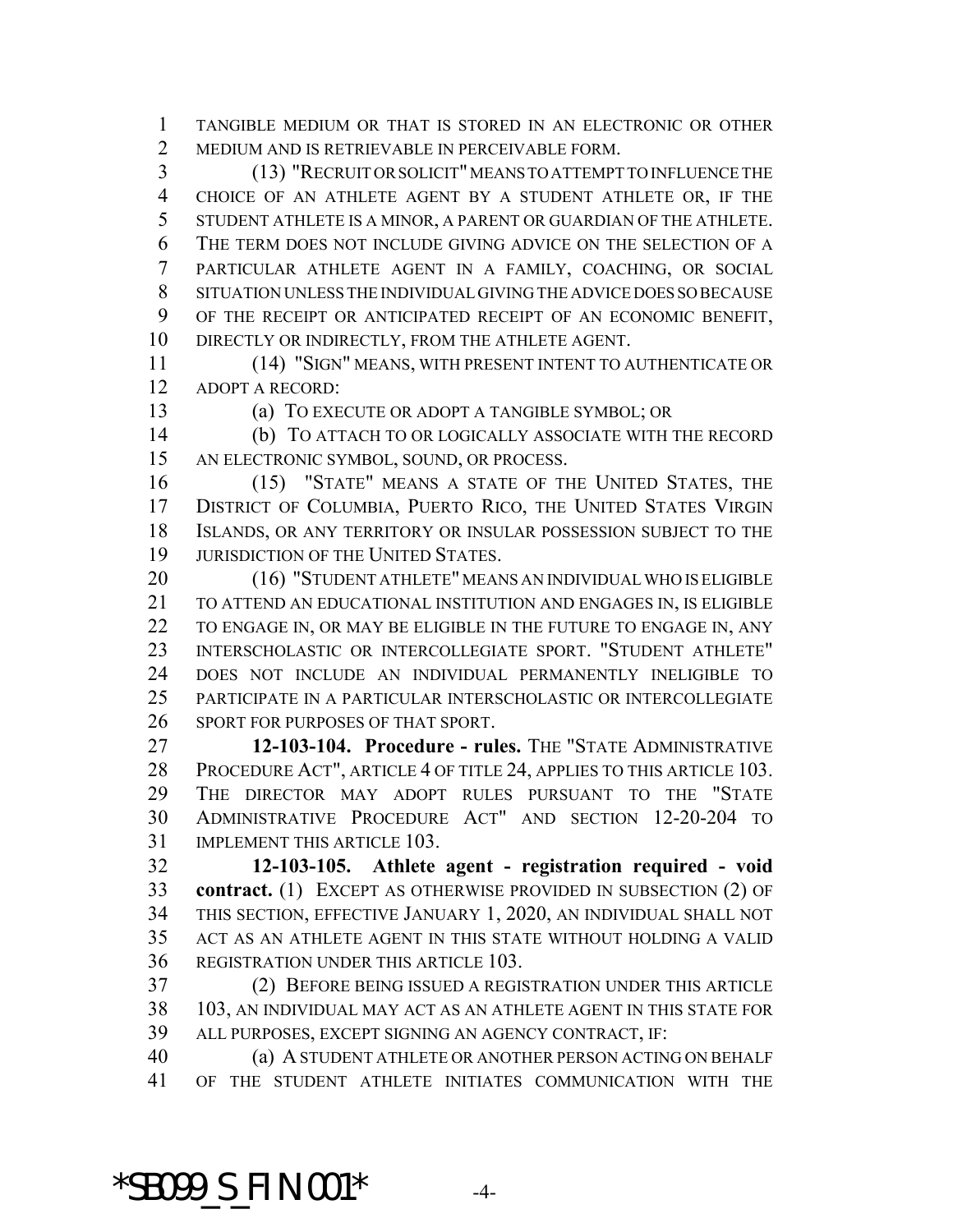INDIVIDUAL; AND

 (b) NOT LATER THAN SEVEN DAYS AFTER AN INITIAL ACTION THAT REQUIRES THE INDIVIDUAL TO REGISTER AS AN ATHLETE AGENT AND THAT OCCURS ON OR AFTER JANUARY 1, 2020, THE INDIVIDUAL SUBMITS AN APPLICATION FOR REGISTRATION AS AN ATHLETE AGENT IN THIS STATE.

 (3) AN AGENCY CONTRACT THAT RESULTS FROM CONDUCT IN VIOLATION OF THIS SECTION IS VOID, AND THE ATHLETE AGENT OR INDIVIDUAL SHALL RETURN ANY CONSIDERATION RECEIVED UNDER THE CONTRACT.

 **12-103-106. Registration as athlete agent - application - requirements - reciprocal registration.** (1) AN APPLICANT FOR REGISTRATION AS AN ATHLETE AGENT MUST SUBMIT AN APPLICATION FOR REGISTRATION TO THE DIRECTOR IN A FORM PRESCRIBED BY THE DIRECTOR. THE APPLICANT MUST BE AN INDIVIDUAL, AND THE APPLICANT SHALL SIGN THE APPLICATION UNDER PENALTY OF PERJURY. THE APPLICATION MUST CONTAIN AT LEAST THE FOLLOWING INFORMATION:

 (a) THE NAME AND DATE AND PLACE OF BIRTH OF THE APPLICANT AND THE FOLLOWING CONTACT INFORMATION FOR THE APPLICANT:

 (I) THE ADDRESS OF THE APPLICANT'S PRINCIPAL PLACE OF BUSINESS;

(II) WORK AND MOBILE TELEPHONE NUMBERS; AND

22 (III) ANY MEANS OF COMMUNICATING ELECTRONICALLY, INCLUDING A FACSIMILE NUMBER, ELECTRONIC MAIL ADDRESS, AND PERSONAL AND BUSINESS OR EMPLOYER WEBSITES;

 (b) THE NAME OF THE APPLICANT'S BUSINESS OR EMPLOYER, IF APPLICABLE, INCLUDING FOR EACH BUSINESS OR EMPLOYER ITS MAILING ADDRESS, TELEPHONE NUMBER, ORGANIZATION FORM, AND THE NATURE 28 OF THE BUSINESS;

 (c) EACH SOCIAL MEDIA ACCOUNT WITH WHICH THE APPLICANT OR THE APPLICANT'S BUSINESS OR EMPLOYER IS AFFILIATED;

 (d) EACH BUSINESS OR OCCUPATION IN WHICH THE APPLICANT ENGAGED WITHIN FIVE YEARS BEFORE THE DATE OF THE APPLICATION, INCLUDING SELF-EMPLOYMENT AND EMPLOYMENT BY OTHERS, AND ANY PROFESSIONAL OR OCCUPATIONAL LICENSE, REGISTRATION, OR CERTIFICATION HELD BY THE APPLICANT DURING THAT TIME;

(e) A DESCRIPTION OF THE APPLICANT'S:

(I) FORMAL TRAINING AS AN ATHLETE AGENT;

(II) PRACTICAL EXPERIENCE AS AN ATHLETE AGENT; AND

 (III) EDUCATIONAL BACKGROUND RELATING TO THE APPLICANT'S ACTIVITIES AS AN ATHLETE AGENT;

(f) THE NAME OF EACH STUDENT ATHLETE FOR WHOM THE

**\*SB099\_S\_FIN.001\*** -5-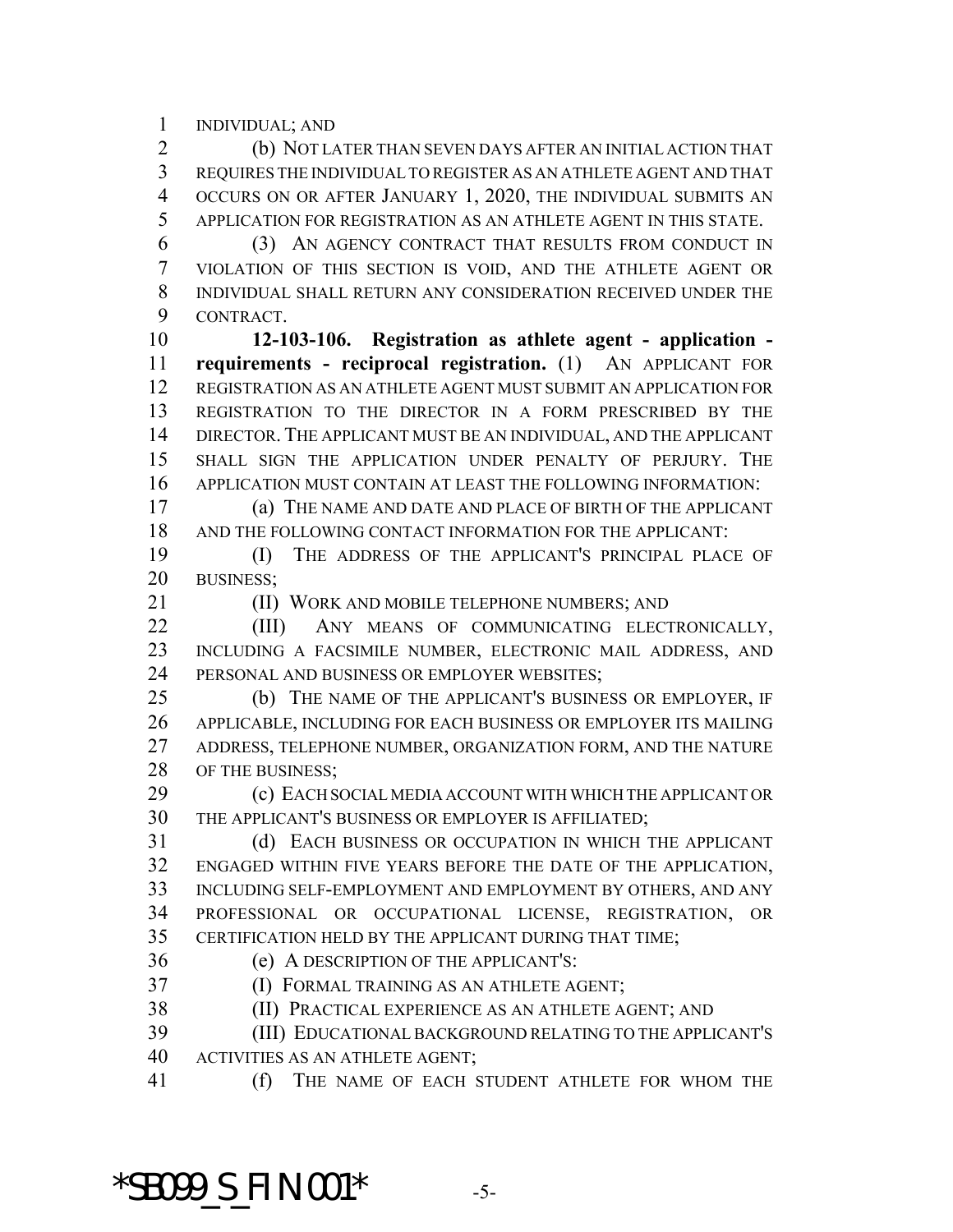APPLICANT ACTED AS AN ATHLETE AGENT WITHIN THE FIVE YEARS PRIOR TO THE DATE OF THE APPLICATION OR, IF THE STUDENT ATHLETE IS A MINOR, THE NAME OF THE STUDENT ATHLETE'S PARENT OR GUARDIAN, TOGETHER WITH THE STUDENT ATHLETE'S SPORT AND LAST-KNOWN TEAM;

(g) THE NAME AND ADDRESS OF EACH PERSON WHO:

 (I) IS A PARTNER, MEMBER, OFFICER, MANAGER, ASSOCIATE, OR PROFIT SHARER OR DIRECTLY OR INDIRECTLY HOLDS AN EQUITY INTEREST OF FIVE PERCENT OR GREATER OF THE ATHLETE AGENT'S BUSINESS IF IT IS NOT A CORPORATION; AND

10 (II) Is an officer or director of a corporation employing THE ATHLETE AGENT OR A SHAREHOLDER HAVING AN INTEREST OF FIVE 12 PERCENT OR GREATER IN THE CORPORATION;

 (h) A DESCRIPTION OF THE STATUS OF ANY APPLICATION BY THE 14 APPLICANT, OR ANY PERSON NAMED PURSUANT TO SUBSECTION (1)(g) OF THIS SECTION, FOR A STATE OR FEDERAL BUSINESS, PROFESSIONAL, OR OCCUPATIONAL LICENSE, OTHER THAN AS AN ATHLETE AGENT, FROM A STATE OR FEDERAL AGENCY, INCLUDING ANY DENIAL, REFUSAL TO RENEW, SUSPENSION, WITHDRAWAL, OR TERMINATION OF THE LICENSE AND ANY 19 REPRIMAND OR CENSURE RELATED TO THE LICENSE;

**(i) WHETHER THE APPLICANT, OR ANY PERSON NAMED PURSUANT** 21 TO SUBSECTION  $(1)(g)$  OF THIS SECTION, HAS PLEADED GUILTY OR NO CONTEST TO, HAS BEEN CONVICTED OF, OR HAS CHARGES PENDING FOR, A CRIME THAT WOULD INVOLVE MORAL TURPITUDE OR BE A FELONY IF COMMITTED IN THIS STATE AND, IF SO, IDENTIFICATION OF:

25 (I) THE CRIME;

26 (II) THE LAW ENFORCEMENT AGENCY INVOLVED; AND

 (III) IF APPLICABLE, THE DATE OF THE CONVICTION AND THE FINE 28 OR PENALTY IMPOSED;

29 (j) WHETHER, WITHIN FIFTEEN YEARS BEFORE THE DATE OF APPLICATION, THE APPLICANT, OR ANY PERSON NAMED PURSUANT TO SUBSECTION (1)(g) OF THIS SECTION, HAS BEEN A DEFENDANT OR RESPONDENT IN A CIVIL PROCEEDING, INCLUDING A PROCEEDING SEEKING AN ADJUDICATION AND, IF SO, THE DATE AND A FULL EXPLANATION OF EACH PROCEEDING;

 (k) WHETHER THE APPLICANT, OR ANY PERSON NAMED PURSUANT TO SUBSECTION (1)(g) OF THIS SECTION, HAS AN UNSATISFIED JUDGMENT OR A JUDGMENT OF CONTINUING EFFECT, INCLUDING SPOUSAL MAINTENANCE OR A DOMESTIC ORDER IN THE NATURE OF CHILD SUPPORT, WHICH IS NOT CURRENT AT THE DATE OF THE APPLICATION;

 (l) WHETHER, WITHIN TEN YEARS BEFORE THE DATE OF APPLICATION, THE APPLICANT, OR ANY PERSON NAMED PURSUANT TO

\*SB099\_S\_FIN.001\* -6-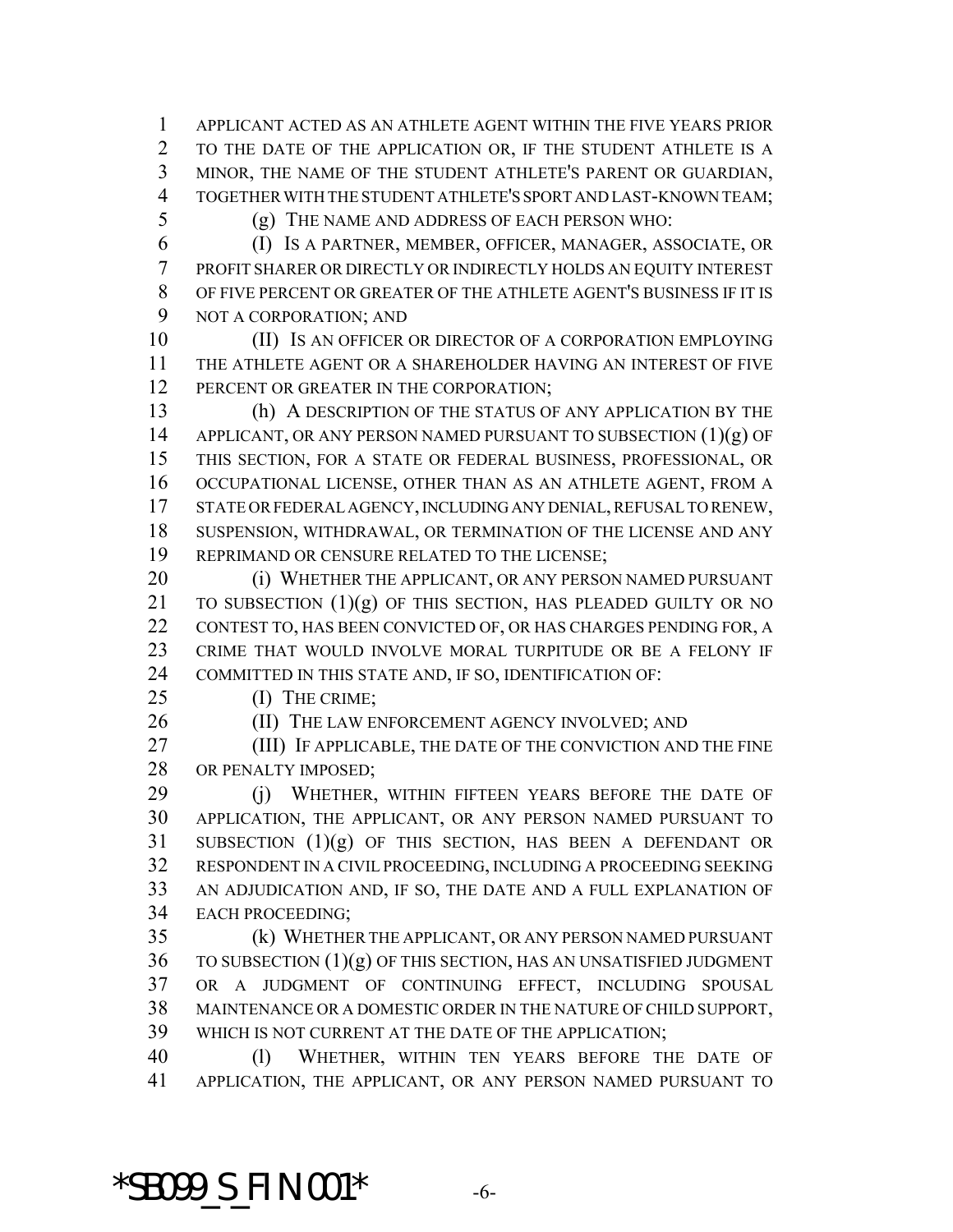1 SUBSECTION  $(1)(g)$  OF THIS SECTION, WAS ADJUDICATED BANKRUPT OR WAS AN OWNER OF A BUSINESS THAT WAS ADJUDICATED BANKRUPT;

 (m) WHETHER THERE HAS BEEN ANY ADMINISTRATIVE OR JUDICIAL DETERMINATION THAT THE APPLICANT, OR ANY PERSON NAMED PURSUANT TO SUBSECTION (1)(g) OF THIS SECTION, MADE A FALSE, MISLEADING, DECEPTIVE, OR FRAUDULENT REPRESENTATION;

 (n) EACH INSTANCE IN WHICH CONDUCT OF THE APPLICANT, OR 8 ANY PERSON NAMED PURSUANT TO SUBSECTION  $(1)(g)$  OF THIS SECTION, RESULTED IN THE IMPOSITION OF A SANCTION, SUSPENSION, OR DECLARATION OF INELIGIBILITY TO PARTICIPATE IN AN INTERSCHOLASTIC, INTERCOLLEGIATE, OR PROFESSIONAL ATHLETIC EVENT ON A STUDENT ATHLETE OR A SANCTION ON AN EDUCATIONAL INSTITUTION;

 (o) EACH SANCTION, SUSPENSION, OR DISCIPLINARY ACTION TAKEN AGAINST THE APPLICANT, OR ANY PERSON NAMED PURSUANT TO 15 SUBSECTION (1)(g) OF THIS SECTION, ARISING OUT OF OCCUPATIONAL OR PROFESSIONAL CONDUCT;

 (p) WHETHER THERE HAS BEEN A DENIAL OF AN APPLICATION FOR, SUSPENSION OR REVOCATION OF, REFUSAL TO RENEW, OR ABANDONMENT 19 OF, THE REGISTRATION OF THE APPLICANT, OR ANY PERSON NAMED 20 PURSUANT TO SUBSECTION  $(1)(g)$  OF THIS SECTION, AS AN ATHLETE AGENT 21 IN ANY STATE:

22 (q) EACH STATE IN WHICH THE APPLICANT IS CURRENTLY REGISTERED AS AN ATHLETE AGENT OR HAS APPLIED TO BE REGISTERED AS AN ATHLETE AGENT;

 (r) IF THE APPLICANT IS CERTIFIED OR REGISTERED BY A PROFESSIONAL LEAGUE OR PLAYERS ASSOCIATION:

**(I) THE NAME OF THE LEAGUE OR ASSOCIATION:** 

28 (II) THE DATE OF CERTIFICATION OR REGISTRATION, AND THE DATE OF EXPIRATION OF THE CERTIFICATION OR REGISTRATION, IF ANY; AND

 (III) IF APPLICABLE, THE DATE OF ANY DENIAL OF AN APPLICATION FOR, SUSPENSION OR REVOCATION OF, REFUSAL TO RENEW, WITHDRAWAL OF, OR TERMINATION OF, THE CERTIFICATION OR REGISTRATION OR ANY REPRIMAND OR CENSURE RELATED TO THE CERTIFICATION OR REGISTRATION; AND

(s) ANY ADDITIONAL INFORMATION REQUIRED BY THE DIRECTOR.

 (2) INSTEAD OF PROCEEDING AS PROVIDED IN SUBSECTION (1) OF THIS SECTION, AN INDIVIDUAL REGISTERED AS AN ATHLETE AGENT IN ANOTHER STATE MAY APPLY FOR REGISTRATION AS AN ATHLETE AGENT IN THIS STATE BY SUBMITTING THE FOLLOWING INFORMATION TO THE DIRECTOR:

(a) A COPY OF THE APPLICATION FOR REGISTRATION IN THE OTHER

## **\*SB099\_S\_FIN.001\*** -7-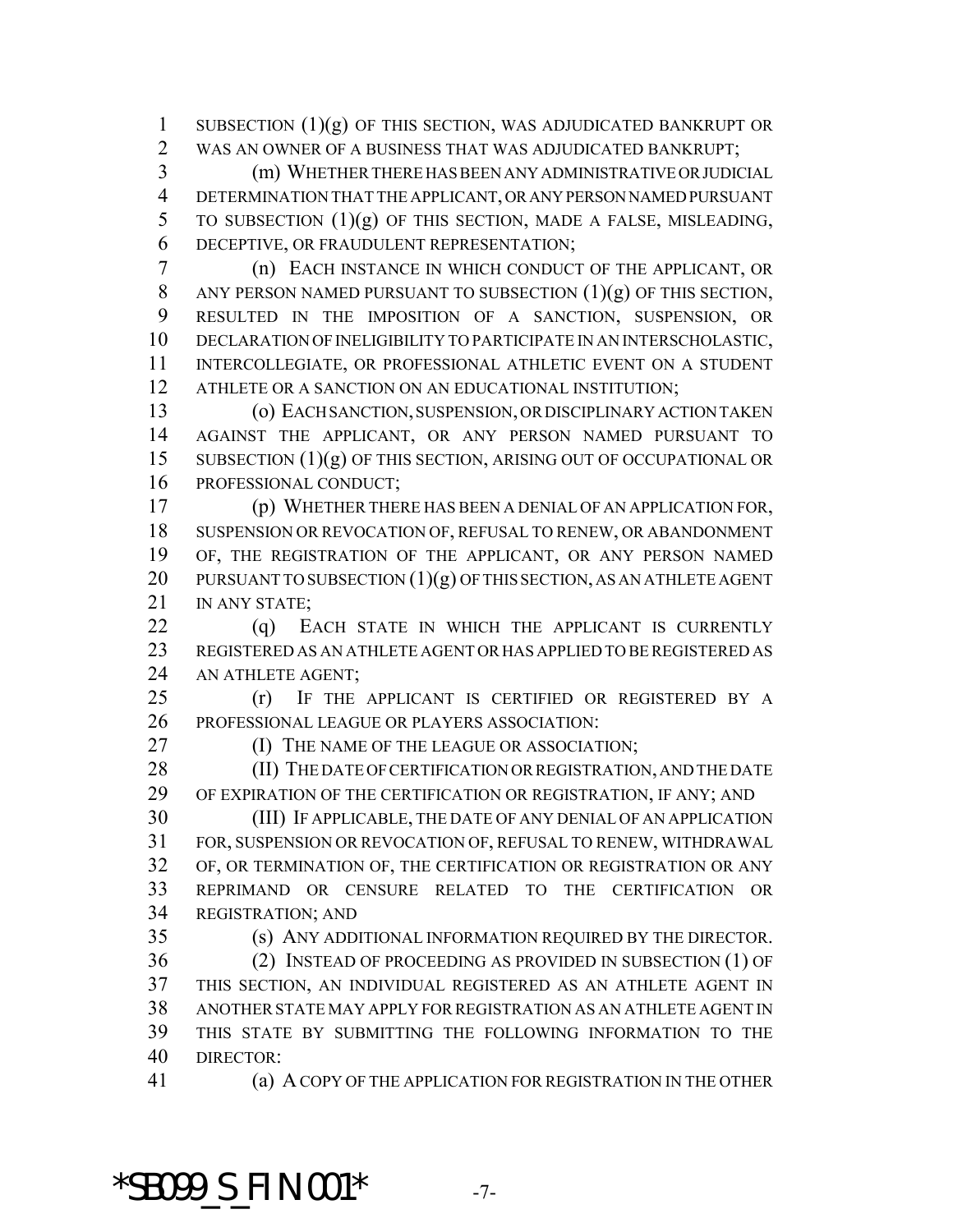STATE;

 (b) A STATEMENT THAT IDENTIFIES ANY MATERIAL CHANGE IN THE INFORMATION ON THE APPLICATION IN THE OTHER STATE OR VERIFIES THERE IS NO MATERIAL CHANGE IN THE INFORMATION, SIGNED UNDER PENALTY OF PERJURY; AND

(c) A COPY OF THE REGISTRATION FROM THE OTHER STATE.

 (3) THE DIRECTOR SHALL ISSUE A REGISTRATION TO AN INDIVIDUAL WHO APPLIES FOR REGISTRATION PURSUANT TO SUBSECTION (2) OF THIS SECTION IF THE DIRECTOR DETERMINES THAT:

 (a) THE APPLICATION AND REGISTRATION REQUIREMENTS OF THE OTHER STATE ARE SUBSTANTIALLY SIMILAR TO OR MORE RESTRICTIVE 12 THAN THOSE OF THIS ARTICLE 103; AND

 (b) THE REGISTRATION HAS NOT BEEN REVOKED OR SUSPENDED AND NO ACTION INVOLVING THE INDIVIDUAL'S CONDUCT AS AN ATHLETE AGENT IS PENDING AGAINST THE INDIVIDUAL OR THE INDIVIDUAL'S REGISTRATION IN ANY STATE.

 (4) FOR PURPOSES OF IMPLEMENTING SUBSECTION (3) OF THIS SECTION, THE DIRECTOR SHALL:

 (a) COOPERATE WITH NATIONAL ORGANIZATIONS CONCERNED WITH ATHLETE AGENT ISSUES AND AGENCIES IN OTHER STATES THAT REGISTER ATHLETE AGENTS TO DEVELOP A COMMON REGISTRATION FORM AND DETERMINE WHICH STATES HAVE LAWS THAT ARE SUBSTANTIALLY 23 SIMILAR TO OR MORE RESTRICTIVE THAN THOSE OF THIS ARTICLE 103; AND

 (b) EXCHANGE INFORMATION, INCLUDING INFORMATION RELATED TO ACTIONS TAKEN AGAINST REGISTERED ATHLETE AGENTS OR THEIR REGISTRATIONS, WITH THOSE ORGANIZATIONS AND AGENCIES SPECIFIED IN 27 SUBSECTION (4)(a) OF THIS SECTION.

 **12-103-107. Registration - issuance or denial - renewal.** (1) EXCEPT AS OTHERWISE PROVIDED IN SUBSECTION (2) OF THIS SECTION, THE DIRECTOR SHALL ISSUE A REGISTRATION TO AN APPLICANT FOR REGISTRATION WHO COMPLIES WITH SECTION 12-103-106 (1).

 (2) THE DIRECTOR MAY REFUSE TO ISSUE A REGISTRATION TO AN APPLICANT FOR REGISTRATION UNDER SECTION 12-103-106 (1) IF THE DIRECTOR DETERMINES THAT THE APPLICANT HAS ENGAGED IN CONDUCT THAT SIGNIFICANTLY ADVERSELY REFLECTS ON THE APPLICANT'S FITNESS TO ACT AS AN ATHLETE AGENT. IN MAKING THE DETERMINATION, THE DIRECTOR MAY CONSIDER WHETHER THE APPLICANT HAS:

 (a) PLEADED GUILTY OR NO CONTEST TO, HAS BEEN CONVICTED OF, OR HAS CHARGES PENDING FOR, A CRIME THAT WOULD INVOLVE MORAL TURPITUDE OR BE A FELONY IF COMMITTED IN THIS STATE;

(b) MADE A MATERIALLY FALSE, MISLEADING, DECEPTIVE, OR

# \*SB099\_S\_FIN.001\* -8-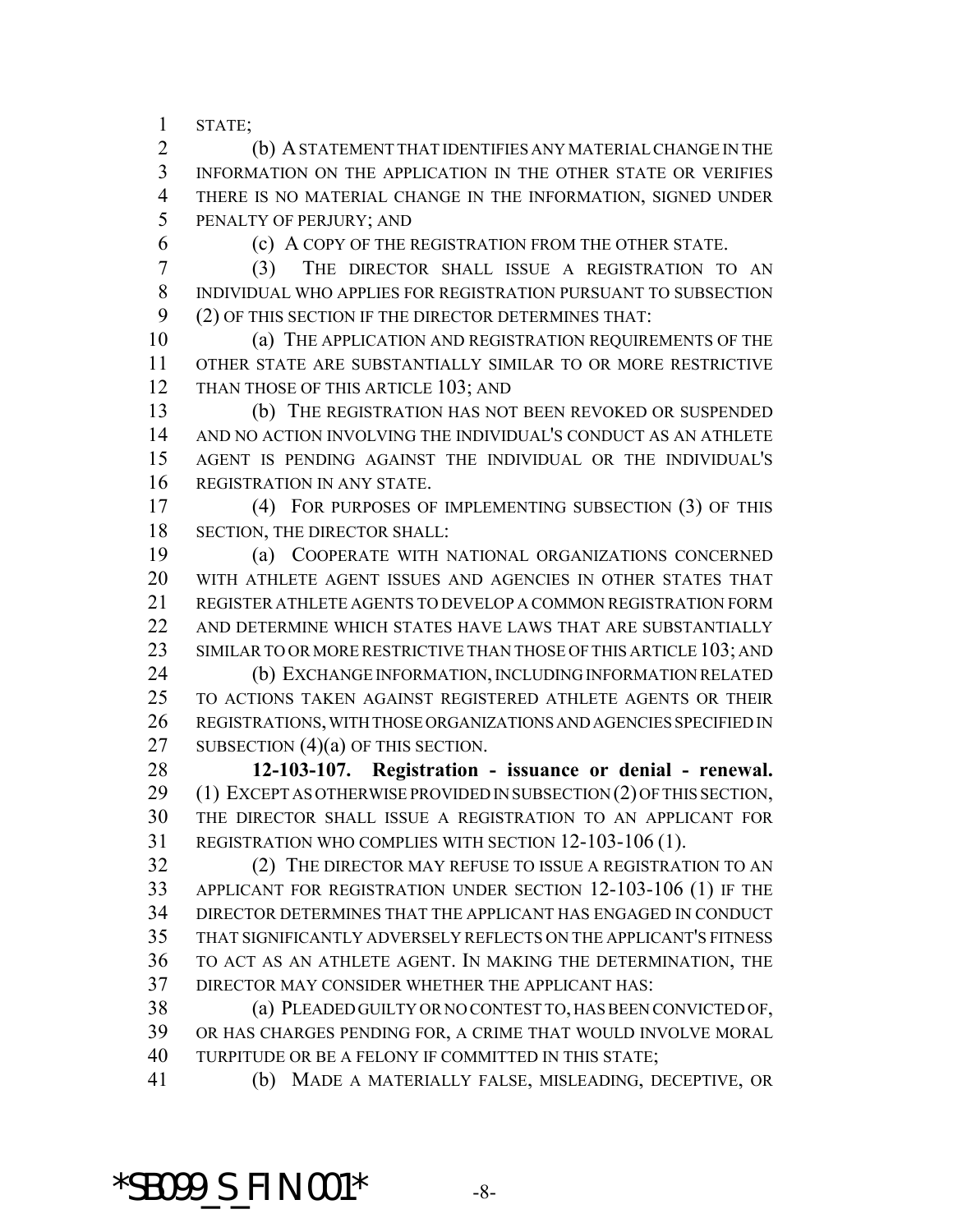FRAUDULENT REPRESENTATION IN THE APPLICATION OR AS AN ATHLETE AGENT;

 (c) ENGAGED IN CONDUCT THAT WOULD DISQUALIFY THE APPLICANT FROM SERVING IN A FIDUCIARY CAPACITY;

(d) ENGAGED IN CONDUCT PROHIBITED BY SECTION 12-103-115;

 (e) HAD A REGISTRATION AS AN ATHLETE AGENT SUSPENDED, REVOKED, OR DENIED IN ANY STATE;

8 (f) BEEN REFUSED RENEWAL OF REGISTRATION AS AN ATHLETE AGENT IN ANY STATE;

 (g) ENGAGED IN CONDUCT RESULTING IN THE IMPOSITION OF A SANCTION, SUSPENSION, OR DECLARATION OF INELIGIBILITY TO PARTICIPATE IN AN INTERSCHOLASTIC, INTERCOLLEGIATE, OR PROFESSIONAL ATHLETIC EVENT ON A STUDENT ATHLETE OR A SANCTION ON AN EDUCATIONAL INSTITUTION; OR

 (h) ENGAGED IN CONDUCT THAT ADVERSELY REFLECTS ON THE APPLICANT'S CREDIBILITY, HONESTY, OR INTEGRITY.

 (3) IN MAKING A DETERMINATION PURSUANT TO SUBSECTION (2) 18 OF THIS SECTION, THE DIRECTOR IS GOVERNED BY SECTION 12-20-202 (5) AND SHALL CONSIDER:

20 (a) HOW RECENTLY THE CONDUCT OCCURRED;

21 (b) THE NATURE OF THE CONDUCT AND THE CONTEXT IN WHICH IT OCCURRED; AND

(c) OTHER RELEVANT CONDUCT OF THE APPLICANT.

24 (4) AN ATHLETE AGENT REGISTERED UNDER SUBSECTION (1) OF THIS SECTION MAY APPLY TO RENEW THE REGISTRATION BY SUBMITTING AN APPLICATION FOR RENEWAL IN A FORM PRESCRIBED BY THE DIRECTOR. THE APPLICANT SHALL SIGN THE APPLICATION FOR RENEWAL UNDER PENALTY OF PERJURY AND INCLUDE CURRENT INFORMATION ON ALL MATTERS REQUIRED IN AN ORIGINAL APPLICATION FOR REGISTRATION.

 (5) AN ATHLETE AGENT REGISTERED PURSUANT TO SECTION 12-103-106 (3) MAY RENEW THE REGISTRATION BY PROCEEDING PURSUANT TO SUBSECTION (4) OF THIS SECTION OR, IF THE REGISTRATION IN THE OTHER STATE HAS BEEN RENEWED, BY SUBMITTING TO THE DIRECTOR COPIES OF THE APPLICATION FOR RENEWAL IN THE OTHER STATE AND THE RENEWED REGISTRATION FROM THE OTHER STATE.THE DIRECTOR SHALL RENEW THE REGISTRATION IF THE DIRECTOR DETERMINES THAT:

 (a) THE REGISTRATION REQUIREMENTS OF THE OTHER STATE ARE SUBSTANTIALLY SIMILAR TO OR MORE RESTRICTIVE THAN THOSE OF THIS ARTICLE 103; AND

 (b) THE RENEWED REGISTRATION HAS NOT BEEN SUSPENDED OR REVOKED AND NO ACTION INVOLVING THE INDIVIDUAL'S CONDUCT AS AN

**\*SB099\_S\_FIN.001\*** -9-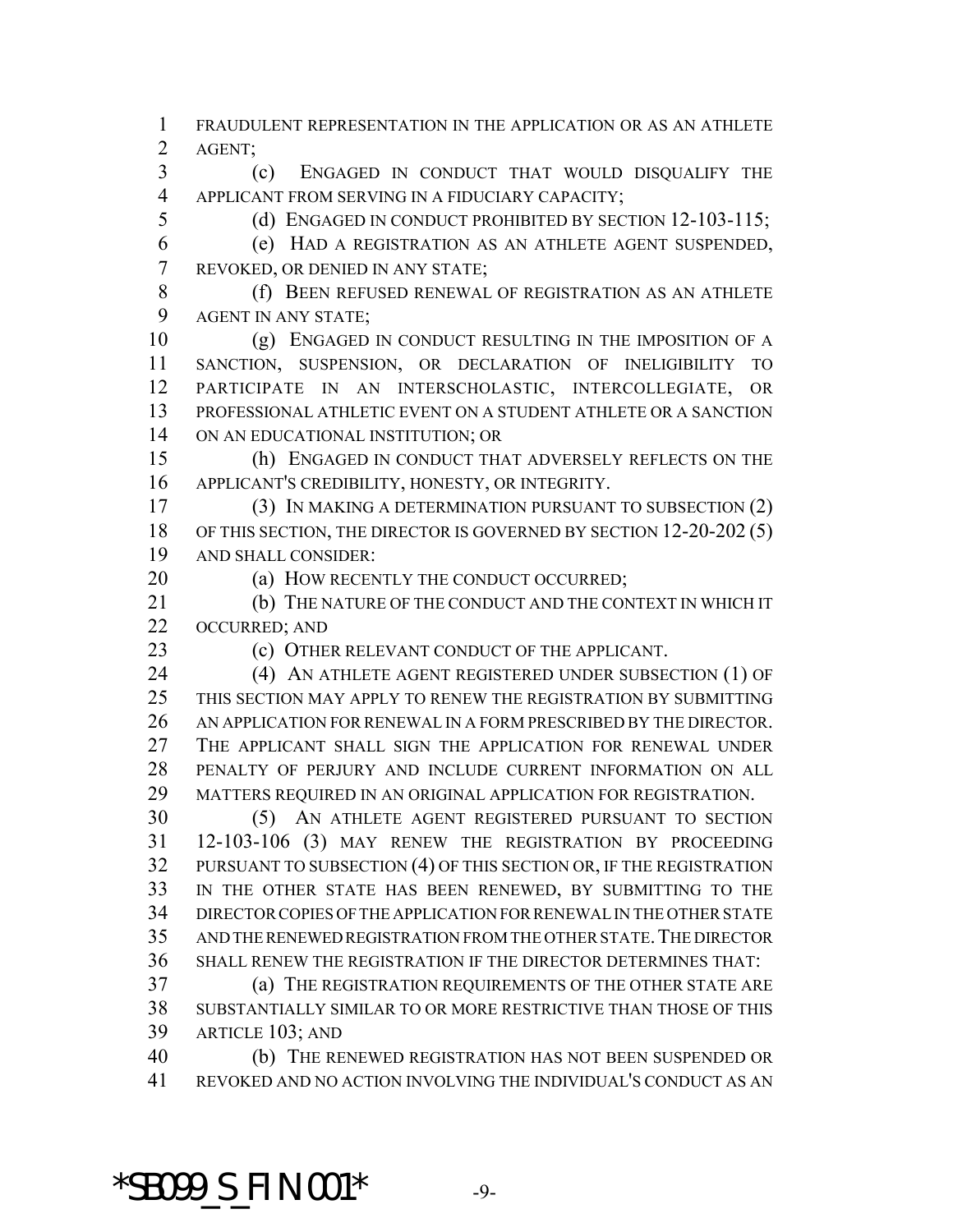ATHLETE AGENT IS PENDING AGAINST THE INDIVIDUAL OR THE INDIVIDUAL'S REGISTRATION IN ANY STATE.

 **12-103-108. Disciplinary procedures and authority.** THE DIRECTOR MAY TAKE DISCIPLINARY OR OTHER ACTION AS AUTHORIZED BY SECTION 12-20-404 FOR ANY REASON FOR WHICH THE DIRECTOR COULD HAVE REFUSED TO GRANT OR RENEW A REGISTRATION OR FOR CONDUCT THAT WOULD JUSTIFY REFUSAL TO ISSUE A REGISTRATION UNDER SECTION 12-103-107 (2). ACTIONS UNDER THIS SECTION ARE GOVERNED BY SECTION 12-20-403.

 **12-103-109. Temporary registration.** THE DIRECTOR MAY ISSUE A TEMPORARY REGISTRATION AS AN ATHLETE AGENT WHILE AN APPLICATION FOR REGISTRATION OR RENEWAL OF REGISTRATION IS PENDING.

 **12-103-110. Fees - penalties.** ALL REGISTRATIONS ISSUED PURSUANT TO THIS ARTICLE 103 ARE SUBJECT TO THE RENEWAL, EXPIRATION, REINSTATEMENT, AND DELINQUENCY FEE PROVISIONS SPECIFIED IN SECTION 12-20-202 (1) AND (2). A PERSON WHOSE REGISTRATION HAS EXPIRED IS SUBJECT TO THE PENALTIES PROVIDED IN THIS ARTICLE 103 OR SECTION 12-20-202 (1).

 **12-103-111. Required form of agency contract.** (1) AN AGENCY CONTRACT MUST BE IN A RECORD SIGNED BY THE PARTIES.

22 (2) AN AGENCY CONTRACT MUST CONTAIN:

 (a) A STATEMENT THAT THE ATHLETE AGENT IS REGISTERED AS AN ATHLETE AGENT IN THIS STATE AND A LIST OF ANY OTHER STATES IN WHICH THE ATHLETE AGENT IS REGISTERED AS AN ATHLETE AGENT;

 (b) THE AMOUNT AND METHOD OF CALCULATING THE 27 CONSIDERATION TO BE PAID BY THE STUDENT ATHLETE FOR SERVICES TO 28 BE PROVIDED BY THE ATHLETE AGENT UNDER THE CONTRACT AND ANY OTHER CONSIDERATION THE ATHLETE AGENT HAS RECEIVED OR WILL RECEIVE FROM ANY OTHER SOURCE FOR ENTERING INTO THE CONTRACT OR FOR PROVIDING THE SERVICES;

 (c) THE NAME OF ANY PERSON NOT LISTED IN THE ATHLETE AGENT'S APPLICATION FOR REGISTRATION OR RENEWAL OF REGISTRATION THAT WILL BE COMPENSATED BECAUSE THE STUDENT ATHLETE SIGNED THE CONTRACT;

 (d) A DESCRIPTION OF ANY EXPENSES THE STUDENT ATHLETE AGREES TO REIMBURSE;

 (e) A DESCRIPTION OF THE SERVICES TO BE PROVIDED TO THE STUDENT ATHLETE BY THE ATHLETE AGENT;

(f) THE DURATION OF THE CONTRACT; AND

(g) THE DATE OF EXECUTION.

**\*SB099\_S\_FIN.001\*** -10-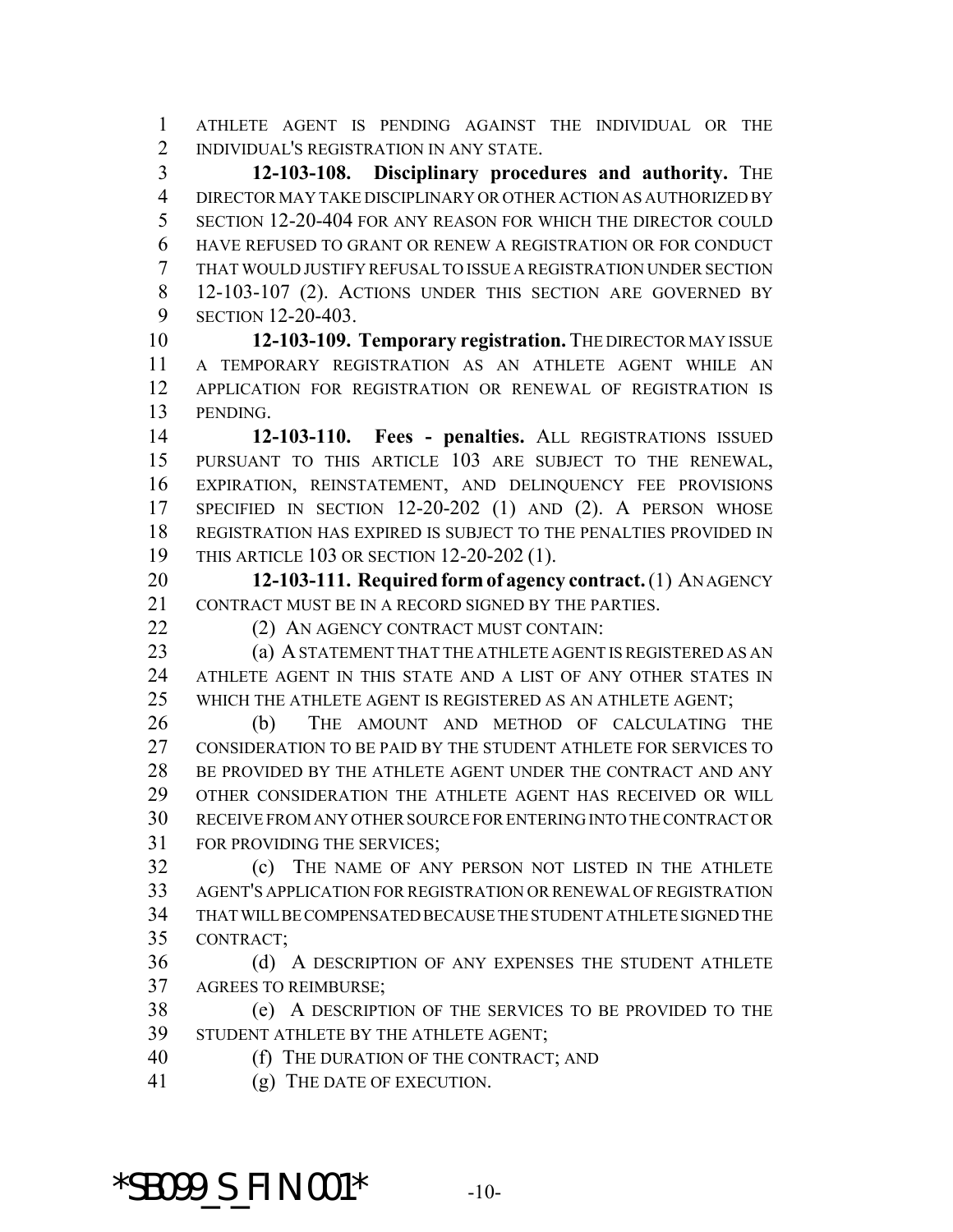| $\mathbf{1}$   | (3) SUBJECT TO SUBSECTION (7) OF THIS SECTION, AN AGENCY           |
|----------------|--------------------------------------------------------------------|
| $\overline{2}$ | CONTRACT MUST CONTAIN A CONSPICUOUS NOTICE IN BOLD-FACED TYPE      |
| $\overline{3}$ | AND IN SUBSTANTIALLY THE FOLLOWING FORM:                           |
| $\overline{4}$ | <b>WARNING TO STUDENT ATHLETE</b>                                  |
| 5              | IF YOU SIGN THIS CONTRACT:                                         |
| 6              | (1) YOU MAY LOSE YOUR ELIGIBILITY TO                               |
| $\overline{7}$ | <b>COMPETE AS A STUDENT ATHLETE IN YOUR</b>                        |
| 8              | <b>SPORT:</b>                                                      |
| 9              | (2) IF YOU HAVE AN ATHLETIC DIRECTOR,                              |
| 10             | WITHIN 72 HOURS AFTER SIGNING THIS                                 |
| 11             | <b>CONTRACT OR BEFORE THE NEXT SCHEDULED</b>                       |
| 12             | ATHLETIC EVENT IN WHICH YOU PARTICIPATE,                           |
| 13             | WHICHEVER OCCURS FIRST, BOTH YOU AND                               |
| 14             | YOUR ATHLETE AGENT MUST NOTIFY YOUR                                |
| 15             | ATHLETIC DIRECTOR THAT YOU HAVE                                    |
| 16             | <b>ENTERED INTO THIS CONTRACT AND PROVIDE</b>                      |
| 17             | THE NAME AND CONTACT INFORMATION OF                                |
| 18             | THE ATHLETE AGENT; AND                                             |
| 19             | (3) YOU MAY CANCEL THIS CONTRACT                                   |
| 20             | WITHIN 14 DAYS AFTER SIGNING IT.                                   |
| 21             | <b>CANCELLATION OF THIS CONTRACT MAY NOT</b>                       |
| 22             | <b>REINSTATE YOUR ELIGIBILITY AS A STUDENT</b>                     |
| 23             | <b>ATHLETE IN YOUR SPORT.</b>                                      |
| 24             | AN AGENCY CONTRACT MUST BE ACCOMPANIED BY A<br>(4)                 |
| 25             | SEPARATE RECORD SIGNED BY THE STUDENT ATHLETE OR, IF THE STUDENT   |
| 26             | ATHLETE IS A MINOR, THE STUDENT ATHLETE'S PARENT OR GUARDIAN,      |
| 27             | ACKNOWLEDGING THAT SIGNING THE CONTRACT MAY RESULT IN THE LOSS     |
| 28             | OF THE STUDENT ATHLETE'S ELIGIBILITY TO PARTICIPATE IN THE STUDENT |
| 29             | <b>ATHLETE'S SPORT.</b>                                            |
| 30             | (5) A STUDENT ATHLETE OR, IF THE STUDENT ATHLETE IS A MINOR,       |
| 31             | THE STUDENT ATHLETE'S PARENT OR GUARDIAN MAY VOID AN AGENCY        |
| 32             | CONTRACT THAT DOES NOT CONFORM TO THIS SECTION. IF THE CONTRACT    |
| 33             | IS VOIDED, THE STUDENT ATHLETE IS NOT REQUIRED TO RETURN ANY       |
| 34             | CONSIDERATION RECEIVED FROM THE ATHLETE AGENT UNDER THE            |
| 35             | CONTRACT TO INDUCE ENTERING INTO THE CONTRACT.                     |
| 36             | (6) AT THE TIME AN AGENCY CONTRACT IS EXECUTED, THE                |
| 37             | ATHLETE AGENT SHALL GIVE THE STUDENT ATHLETE OR, IF THE STUDENT    |
| 38             | ATHLETE IS A MINOR, THE STUDENT ATHLETE'S PARENT OR GUARDIAN A     |
| 39             | COPY IN A RECORD OF THE CONTRACT AND THE SEPARATE                  |
| 40             | ACKNOWLEDGMENT REQUIRED BY SUBSECTION (4) OF THIS SECTION.         |
| 41             | (7) IF A STUDENT ATHLETE IS A MINOR, AN AGENCY CONTRACT            |

\*SB099\_S\_FIN.001\* -11-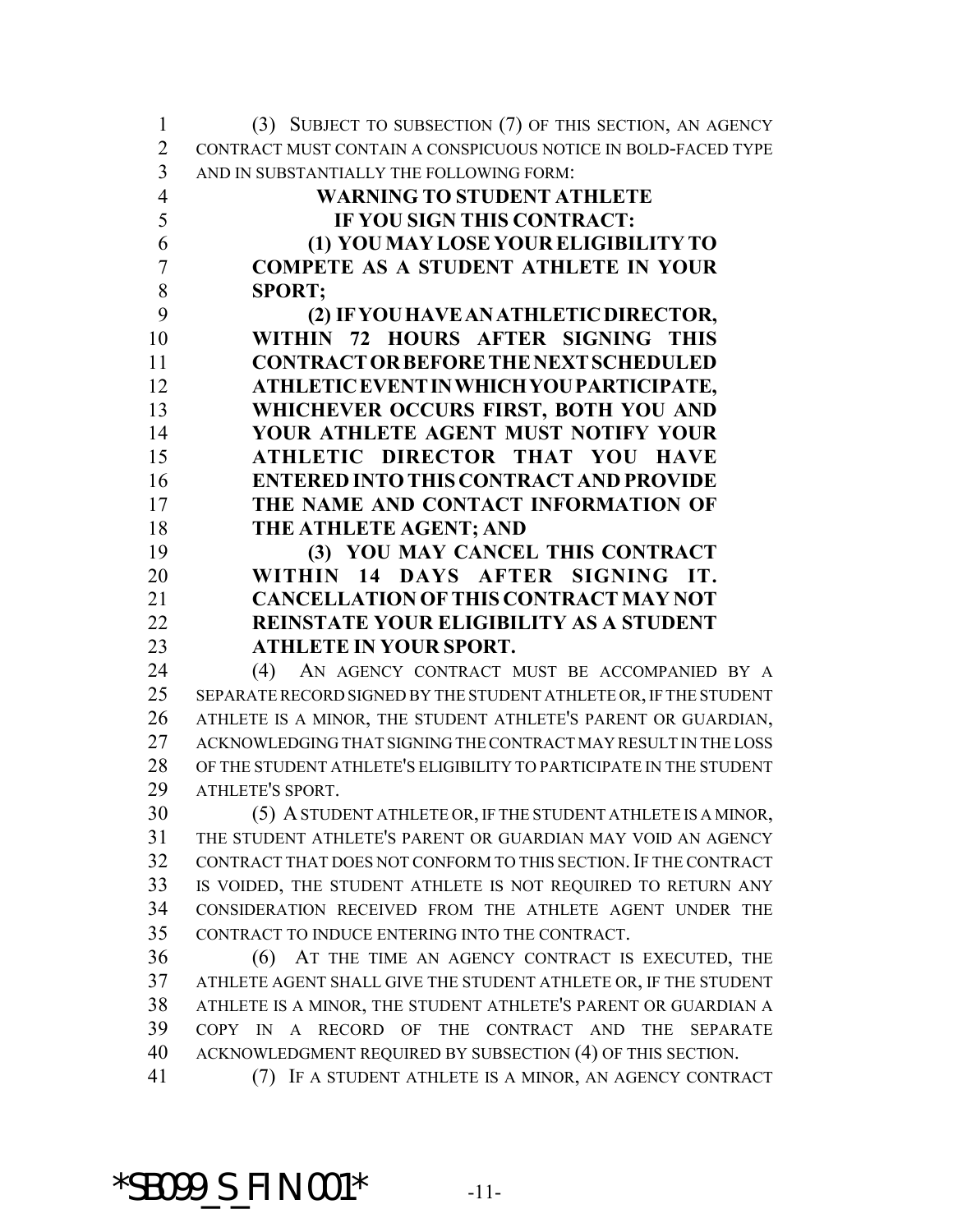MUST BE SIGNED BY THE STUDENT ATHLETE'S PARENT OR GUARDIAN AND THE NOTICE REQUIRED BY SUBSECTION (3) OF THIS SECTION MUST BE REVISED ACCORDINGLY.

 **12-103-112. Notice to educational institution - definition.** (1) AS USED IN THIS SECTION, "COMMUNICATING OR ATTEMPTING TO COMMUNICATE" MEANS CONTACTING OR ATTEMPTING TO CONTACT BY AN IN-PERSON MEETING, A RECORD, OR ANY OTHER METHOD THAT CONVEYS OR ATTEMPTS TO CONVEY A MESSAGE.

 (2) WITHIN SEVENTY-TWO HOURS AFTER ENTERING INTO AN AGENCY CONTRACT OR BEFORE THE NEXT SCHEDULED ATHLETIC EVENT IN WHICH THE STUDENT ATHLETE MAY PARTICIPATE, WHICHEVER OCCURS FIRST, THE ATHLETE AGENT SHALL GIVE NOTICE, IN A RECORD, OF THE EXISTENCE OF THE CONTRACT TO THE ATHLETIC DIRECTOR OF THE EDUCATIONAL INSTITUTION AT WHICH THE STUDENT ATHLETE IS ENROLLED OR AT WHICH THE ATHLETE AGENT HAS REASONABLE GROUNDS TO BELIEVE THE ATHLETE INTENDS TO ENROLL.

 (3) WITHIN SEVENTY-TWO HOURS AFTER ENTERING INTO AN AGENCY CONTRACT OR BEFORE THE NEXT SCHEDULED ATHLETIC EVENT IN WHICH THE STUDENT ATHLETE MAY PARTICIPATE, WHICHEVER OCCURS FIRST, THE STUDENT ATHLETE SHALL INFORM THE ATHLETIC DIRECTOR OF THE EDUCATIONAL INSTITUTION AT WHICH THE ATHLETE IS ENROLLED THAT THE ATHLETE HAS ENTERED INTO AN AGENCY CONTRACT AND THE NAME AND CONTACT INFORMATION OF THE ATHLETE AGENT.

 (4) IF AN ATHLETE AGENT ENTERS INTO AN AGENCY CONTRACT WITH A STUDENT ATHLETE AND THE STUDENT ATHLETE SUBSEQUENTLY ENROLLS AT AN EDUCATIONAL INSTITUTION, THE ATHLETE AGENT SHALL NOTIFY THE ATHLETIC DIRECTOR OF THE EDUCATIONAL INSTITUTION OF THE CONTRACT'S EXISTENCE WITHIN SEVENTY-TWO HOURS AFTER THE ATHLETE AGENT KNEW OR SHOULD HAVE KNOWN OF THE STUDENT ATHLETE'S ENROLLMENT.

 (5) IF AN ATHLETE AGENT HAS A RELATIONSHIP WITH A STUDENT ATHLETE BEFORE THE STUDENT ATHLETE ENROLLS IN AN EDUCATIONAL INSTITUTION AND RECEIVES AN ATHLETIC SCHOLARSHIP FROM THE EDUCATIONAL INSTITUTION, THE ATHLETE AGENT SHALL NOTIFY THE EDUCATIONAL INSTITUTION OF THE RELATIONSHIP WITHIN TEN DAYS AFTER THE STUDENT ATHLETE'S ENROLLMENT IF THE ATHLETE AGENT KNOWS OR SHOULD HAVE KNOWN OF THE ENROLLMENT AND:

 (a) THE RELATIONSHIP WAS MOTIVATED IN WHOLE OR IN PART BY THE INTENTION OF THE ATHLETE AGENT TO RECRUIT OR SOLICIT THE STUDENT ATHLETE TO ENTER INTO AN AGENCY CONTRACT IN THE FUTURE; OR

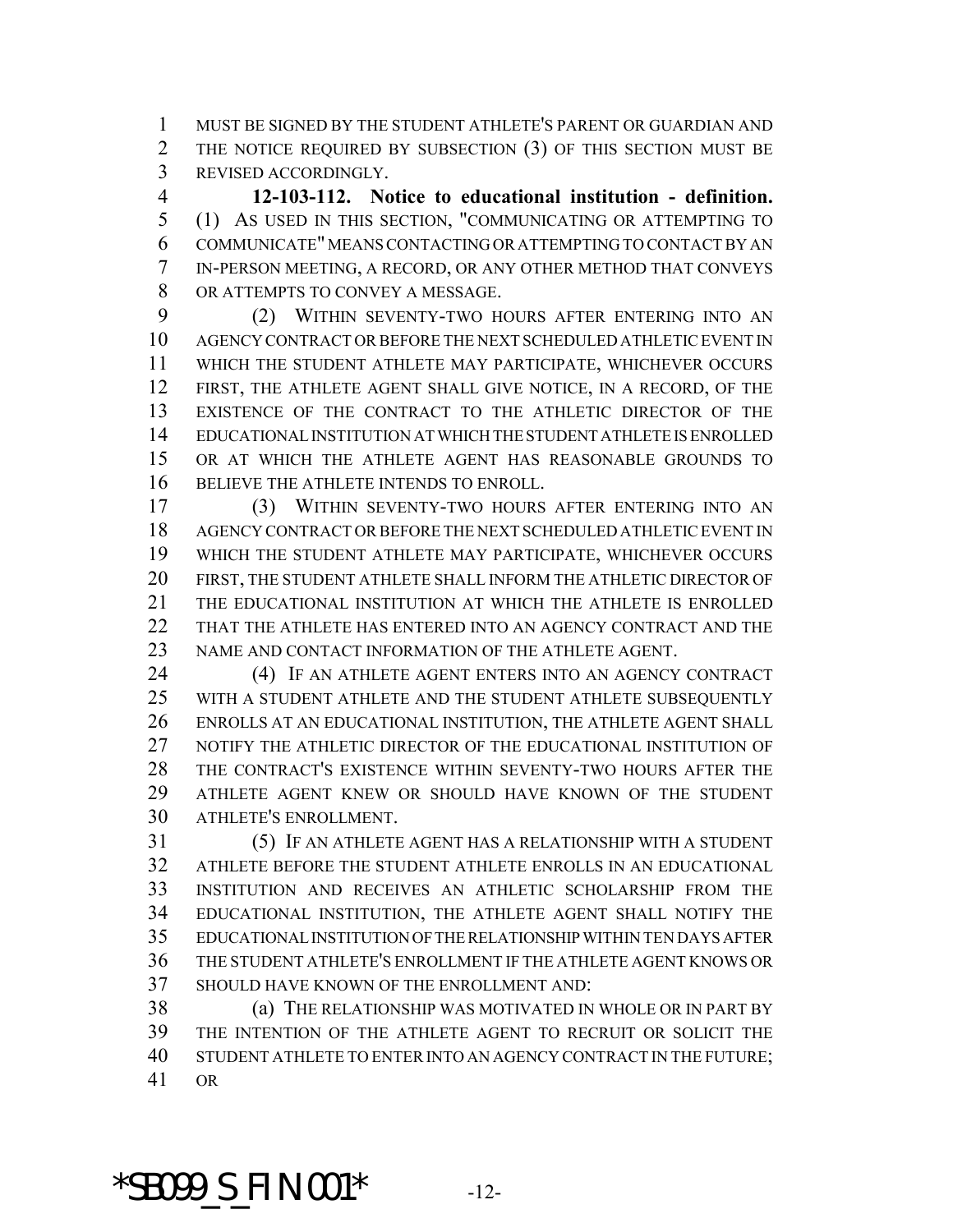(b) THE ATHLETE AGENT DIRECTLY OR INDIRECTLY RECRUITED OR SOLICITED THE STUDENT ATHLETE TO ENTER INTO AN AGENCY CONTRACT BEFORE THE ENROLLMENT.

 (6) AN ATHLETE AGENT SHALL GIVE NOTICE IN A RECORD TO THE ATHLETIC DIRECTOR OF ANY EDUCATIONAL INSTITUTION AT WHICH A STUDENT ATHLETE IS ENROLLED BEFORE THE ATHLETE AGENT COMMUNICATES OR ATTEMPTS TO COMMUNICATE WITH:

8 (a) THE STUDENT ATHLETE OR, IF THE STUDENT ATHLETE IS A MINOR, THE STUDENT ATHLETE'S PARENT OR GUARDIAN TO INFLUENCE THE STUDENT ATHLETE OR THE STUDENT ATHLETE'S PARENT OR GUARDIAN TO ENTER INTO AN AGENCY CONTRACT; OR

 (b) ANOTHER INDIVIDUAL WITH THE INTENT OF HAVING THAT INDIVIDUAL INFLUENCE THE STUDENT ATHLETE OR, IF THE STUDENT ATHLETE IS A MINOR, THE STUDENT ATHLETE'S PARENT OR GUARDIAN TO ENTER INTO AN AGENCY CONTRACT.

 (7) IF A COMMUNICATION OR AN ATTEMPT TO COMMUNICATE WITH AN ATHLETE AGENT IS INITIATED BY A STUDENT ATHLETE OR ANOTHER INDIVIDUAL ON BEHALF OF THE STUDENT ATHLETE, THE ATHLETE AGENT SHALL NOTIFY, IN A RECORD, THE ATHLETIC DIRECTOR OF ANY EDUCATIONAL INSTITUTION AT WHICH THE STUDENT ATHLETE IS ENROLLED. THE NOTIFICATION MUST BE MADE WITHIN TEN DAYS AFTER 22 THE COMMUNICATION OR ATTEMPT TO COMMUNICATE.

**(8) AN EDUCATIONAL INSTITUTION THAT BECOMES AWARE OF A**  VIOLATION OF THIS ARTICLE 103 BY AN ATHLETE AGENT SHALL PROVIDE NOTICE OF THE VIOLATION TO THE DIRECTOR AND ANY PROFESSIONAL LEAGUE OR PLAYERS ASSOCIATION WITH WHICH THE EDUCATIONAL INSTITUTION IS AWARE THE ATHLETE AGENT IS LICENSED OR REGISTERED.

 **12-103-113. Student athlete's right to cancel.** (1) A STUDENT ATHLETE OR, IF THE STUDENT ATHLETE IS A MINOR, THE STUDENT ATHLETE'S PARENT OR GUARDIAN MAY:

 (a) CANCEL AN AGENCY CONTRACT BY GIVING NOTICE IN A RECORD OF CANCELLATION TO THE ATHLETE AGENT WITHIN FOURTEEN DAYS AFTER THE CONTRACT IS SIGNED; AND

(b) NOT WAIVE THE RIGHT TO CANCEL AN AGENCY CONTRACT.

 (2) IF A STUDENT ATHLETE, PARENT, OR GUARDIAN CANCELS AN AGENCY CONTRACT, THE STUDENT ATHLETE, PARENT, OR GUARDIAN IS NOT REQUIRED TO PAY ANY CONSIDERATION UNDER THE CONTRACT OR RETURN ANY CONSIDERATION RECEIVED FROM THE ATHLETE AGENT TO INFLUENCE THE STUDENT ATHLETE TO ENTER INTO THE AGENCY CONTRACT.

**12-103-114. Required records.** (1) AN ATHLETE AGENT SHALL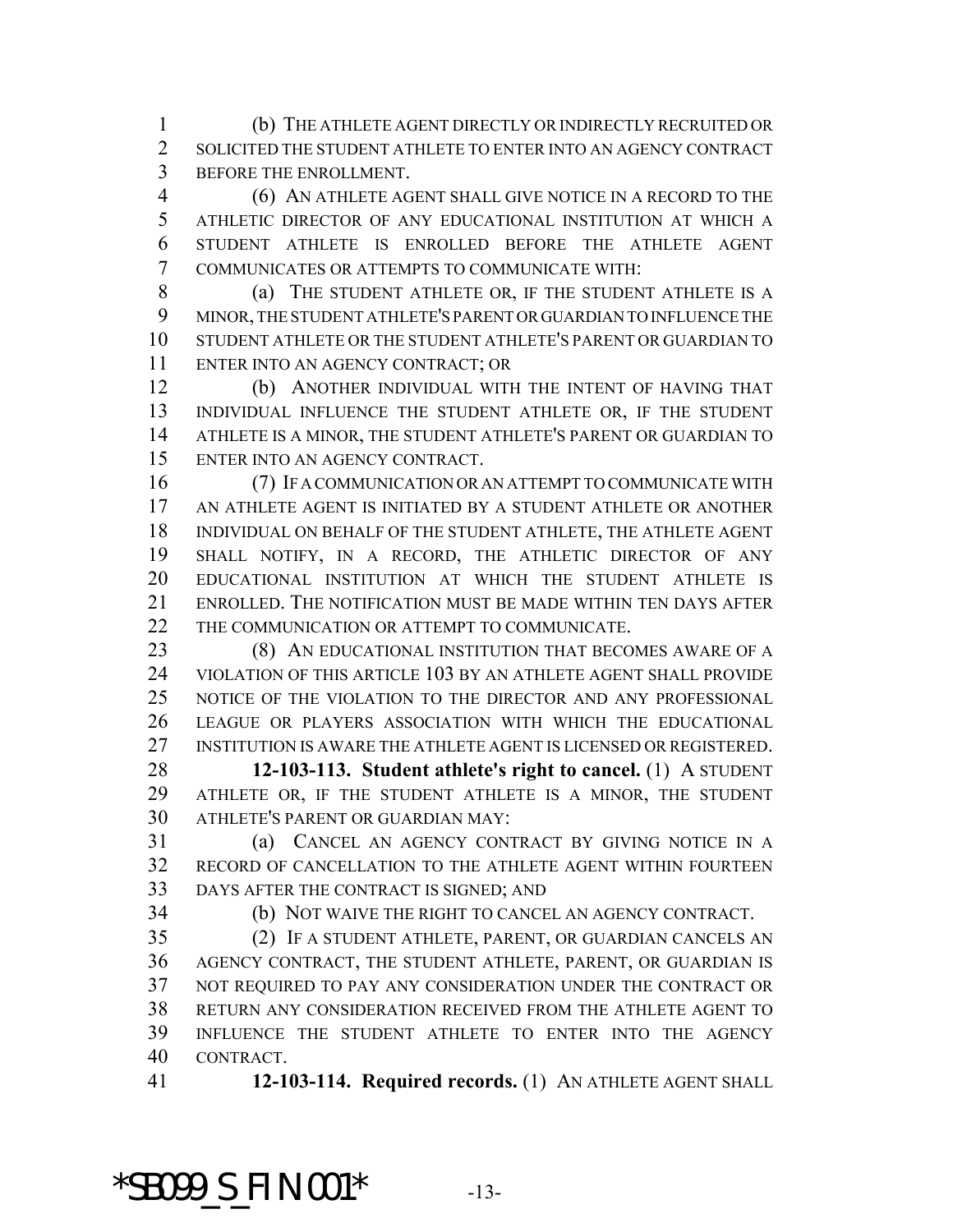CREATE AND RETAIN THE FOLLOWING RECORDS FOR A PERIOD OF FIVE YEARS:

 (a) THE NAME AND ADDRESS OF EACH INDIVIDUAL REPRESENTED BY THE ATHLETE AGENT;

 (b) EACH AGENCY CONTRACT ENTERED INTO BY THE ATHLETE AGENT; AND

 (c) THE DIRECT COSTS INCURRED BY THE ATHLETE AGENT IN THE RECRUITMENT OR SOLICITATION OF EACH STUDENT ATHLETE TO ENTER INTO AN AGENCY CONTRACT.

10 (2) THE RECORDS DESCRIBED IN SUBSECTION (1) OF THIS SECTION ARE OPEN TO INSPECTION BY THE DIRECTOR DURING NORMAL BUSINESS HOURS.

 **12-103-115. Prohibited conduct - definition.** (1) EXCEPT AS PROVIDED IN SUBSECTION (3) OF THIS SECTION, AN ATHLETE AGENT, WITH THE INTENT TO INFLUENCE A STUDENT ATHLETE OR, IF THE STUDENT ATHLETE IS A MINOR, THE STUDENT ATHLETE'S PARENT OR GUARDIAN TO ENTER INTO AN AGENCY CONTRACT, MAY NOT TAKE ANY OF THE FOLLOWING ACTIONS OR ENCOURAGE ANY OTHER INDIVIDUAL TO TAKE OR ASSIST ANY OTHER INDIVIDUAL IN TAKING ANY OF THE FOLLOWING ACTIONS ON BEHALF OF THE ATHLETE AGENT:

**(a) GIVE MATERIALLY FALSE OR MISLEADING INFORMATION OR** MAKE A MATERIALLY FALSE PROMISE OR REPRESENTATION;

 (b) FURNISH ANYTHING OF VALUE TO A STUDENT ATHLETE BEFORE THE STUDENT ATHLETE ENTERS INTO THE AGENCY CONTRACT; OR

 (c) FURNISH ANYTHING OF VALUE TO ANY INDIVIDUAL OTHER THAN THE STUDENT ATHLETE OR ANOTHER REGISTERED ATHLETE AGENT. (2) AN ATHLETE AGENT MAY NOT INTENTIONALLY DO ANY OF THE

 FOLLOWING ACTIONS OR ENCOURAGE ANY OTHER INDIVIDUAL TO DO ANY OF THE FOLLOWING ACTIONS ON BEHALF OF THE ATHLETE AGENT:

 (a) INITIATE CONTACT, DIRECTLY OR INDIRECTLY, WITH A STUDENT ATHLETE OR, IF THE STUDENT ATHLETE IS A MINOR, THE STUDENT ATHLETE'S PARENT OR GUARDIAN TO RECRUIT OR SOLICIT THE STUDENT ATHLETE OR THE STUDENT ATHLETE'S PARENT OR GUARDIAN TO ENTER INTO AN AGENCY CONTRACT UNLESS THE ATHLETE AGENT IS PROPERLY REGISTERED PURSUANT TO THIS ARTICLE 103;

 (b) FAIL TO CREATE, RETAIN, OR PERMIT INSPECTION OF THE RECORDS REQUIRED TO BE RETAINED BY SECTION 12-103-114;

(c) FAIL TO REGISTER WHEN REQUIRED BY SECTION 12-103-105;

 (d) PROVIDE MATERIALLY FALSE OR MISLEADING INFORMATION IN AN APPLICATION FOR REGISTRATION OR RENEWAL OF REGISTRATION;

(e) PREDATE OR POSTDATE AN AGENCY CONTRACT; OR

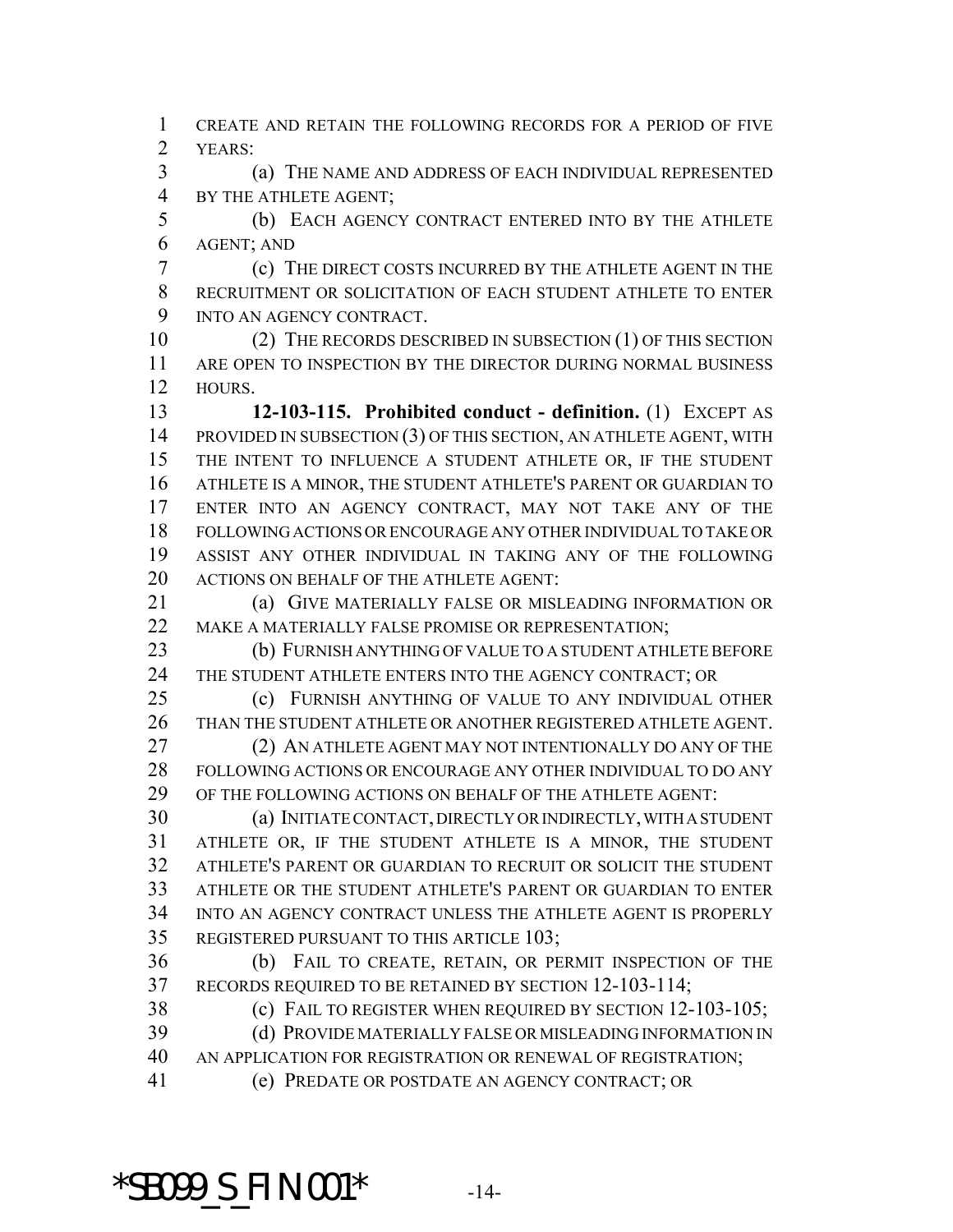(f) FAIL TO NOTIFY A STUDENT ATHLETE OR, IF THE STUDENT ATHLETE IS A MINOR, THE STUDENT ATHLETE'S PARENT OR GUARDIAN BEFORE THE STUDENT ATHLETE OR THE STUDENT ATHLETE'S PARENT OR GUARDIAN SIGNS AN AGENCY CONTRACT FOR A PARTICULAR SPORT THAT THE SIGNING MAY MAKE THE STUDENT ATHLETE INELIGIBLE TO PARTICIPATE AS A STUDENT ATHLETE IN THAT SPORT.

 (3) (a) AS USED IN THIS SUBSECTION (3), "CERTIFIED ATHLETE AGENT" MEANS AN ATHLETE AGENT REGISTERED UNDER THIS ARTICLE 103 WHO IS CERTIFIED TO BE AN ATHLETE AGENT IN A PARTICULAR SPORT BY A NATIONAL ASSOCIATION THAT PROMOTES OR REGULATES INTERCOLLEGIATE ATHLETICS AND ESTABLISHES ELIGIBILITY STANDARDS FOR PARTICIPATION BY A STUDENT ATHLETE IN THAT SPORT.

 (b) A CERTIFIED ATHLETE AGENT MAY PAY EXPENSES INCURRED BEFORE THE SIGNING OF AN AGENCY CONTRACT BY A STUDENT ATHLETE, A FAMILY MEMBER OF THE STUDENT ATHLETE, OR AN INDIVIDUAL OF A CLASS OF INDIVIDUALS AUTHORIZED TO RECEIVE THE EXPENSES BY THE NATIONAL ASSOCIATION THAT CERTIFIED THE AGENT IF THE EXPENSES ARE:

 (I) FOR THE BENEFIT OF AN ATHLETE WHO IS A MEMBER OF A CLASS OF ATHLETES AUTHORIZED TO RECEIVE THE BENEFIT BY THE NATIONAL ASSOCIATION THAT CERTIFIED THE AGENT;

**(II) OF A TYPE AUTHORIZED TO BE PAID BY A CERTIFIED ATHLETE** AGENT BY THE NATIONAL ASSOCIATION THAT CERTIFIED THE AGENT; AND

 (III) FOR A PURPOSE AUTHORIZED BY THE NATIONAL ASSOCIATION THAT CERTIFIED THE AGENT.

 **12-103-116. Civil remedy.** (1) AN EDUCATIONAL INSTITUTION OR STUDENT ATHLETE MAY BRING AN ACTION FOR DAMAGES AGAINST AN ATHLETE AGENT IF THE EDUCATIONAL INSTITUTION OR STUDENT ATHLETE IS ADVERSELY AFFECTED BY AN ACT OR OMISSION OF THE ATHLETE AGENT IN VIOLATION OF THIS ARTICLE 103. AN EDUCATIONAL INSTITUTION OR STUDENT ATHLETE IS ADVERSELY AFFECTED BY AN ACT OR OMISSION OF AN ATHLETE AGENT ONLY IF, BECAUSE OF THE ACT OR OMISSION, THE EDUCATIONAL INSTITUTION OR AN INDIVIDUAL WHO WAS A STUDENT ATHLETE AT THE TIME OF THE ACT OR OMISSION AND WHO WAS ALSO ENROLLED IN THE EDUCATIONAL INSTITUTION:

 (a) IS SUSPENDED OR DISQUALIFIED FROM PARTICIPATION IN AN INTERSCHOLASTIC OR INTERCOLLEGIATE SPORTS EVENT BY OR UNDER THE RULES OF A STATE OR NATIONAL FEDERATION OR ASSOCIATION THAT PROMOTES OR REGULATES INTERSCHOLASTIC OR INTERCOLLEGIATE SPORTS; OR

(b) SUFFERS FINANCIAL DAMAGE.

\*SB099\_S\_FIN.001\* -15-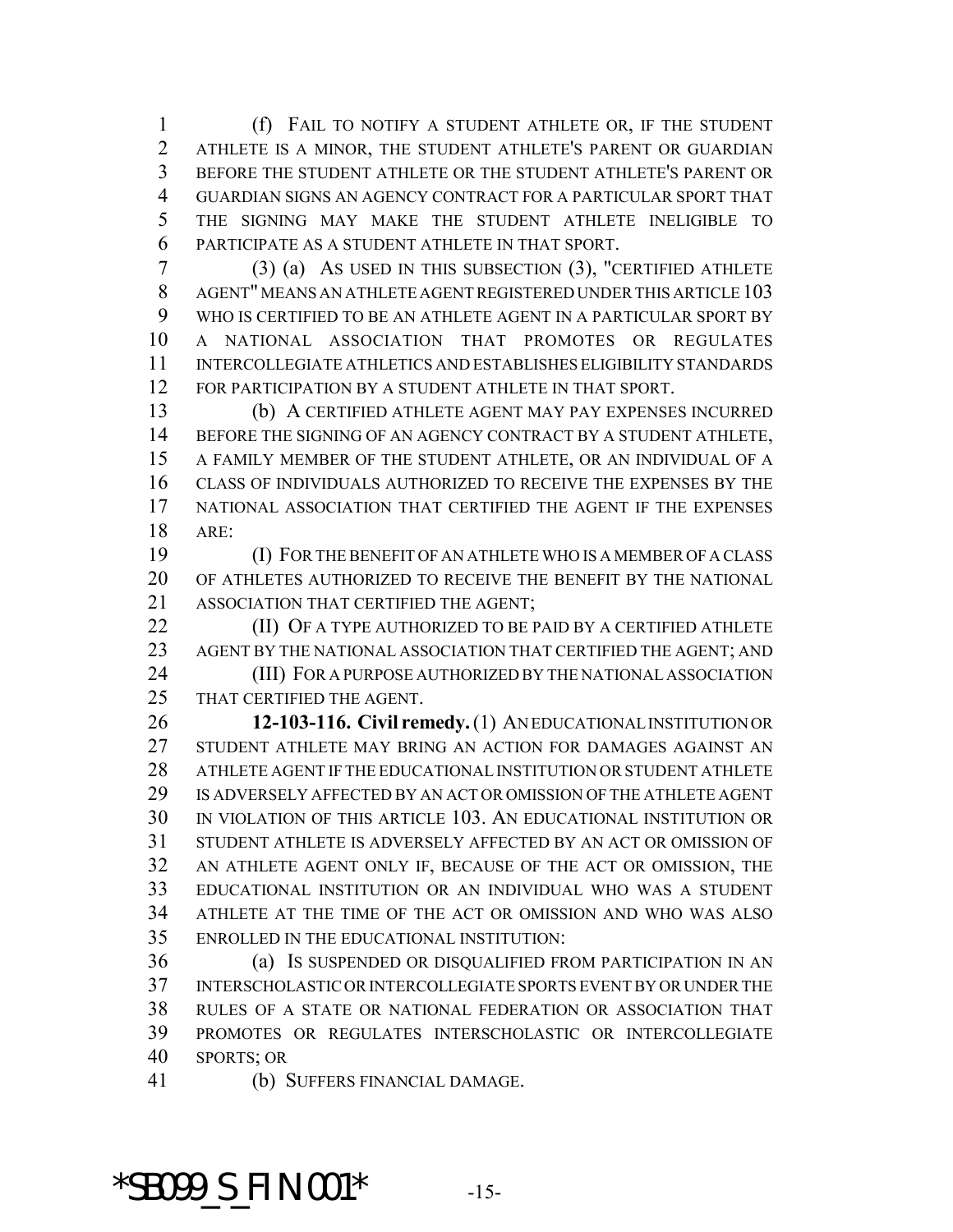(2) A PLAINTIFF THAT PREVAILS IN AN ACTION UNDER THIS SECTION MAY RECOVER COSTS AND REASONABLE ATTORNEY FEES. AN ATHLETE AGENT FOUND LIABLE UNDER THIS SECTION FORFEITS ANY RIGHT OF PAYMENT FOR ANYTHING OF BENEFIT OR VALUE PROVIDED TO THE STUDENT ATHLETE AND SHALL REFUND ANY CONSIDERATION PAID TO THE ATHLETE AGENT BY OR ON BEHALF OF THE STUDENT ATHLETE.

 (3) A VIOLATION OF THIS ARTICLE 103 IS A DECEPTIVE TRADE 8 PRACTICE PURSUANT TO SECTION 6-1-105 (1)(kkk).

 **12-103-117. Unauthorized practice - penalties.** AN ATHLETE AGENT WHO VIOLATES SECTION 12-103-115 IS SUBJECT TO PENALTIES PURSUANT TO SECTION 12-20-407 (1)(a).

 **12-103-118. Civil penalty.** ON MOTION OF THE ATTORNEY GENERAL OR THE DISTRICT ATTORNEY, THE COURT MAY IMPOSE A CIVIL PENALTY OF NOT LESS THAN TWENTY-FIVE THOUSAND DOLLARS BUT NOT MORE THAN FIFTY THOUSAND DOLLARS FOR A VIOLATION OF THIS ARTICLE 103.MONEY COLLECTED UNDER THIS SECTION SHALL BE CREDITED TO THE GENERAL FUND IN ACCORDANCE WITH SECTION 12-20-404 (6).

 **12-103-119. Uniformity of application and construction.** IN APPLYING AND CONSTRUING THIS UNIFORM ACT, CONSIDERATION MUST BE GIVEN TO THE NEED TO PROMOTE UNIFORMITY OF THE LAW WITH RESPECT 21 TO ITS SUBJECT MATTER AMONG STATES THAT ENACT IT.

 **12-103-120. Relation to electronic signatures in global and national commerce act.** THIS ARTICLE 103 MODIFIES, LIMITS, OR SUPERSEDES THE FEDERAL "ELECTRONIC SIGNATURES IN GLOBAL AND NATIONAL COMMERCE ACT", 15U.S.C. SEC. 7001 ET SEQ., BUT DOES NOT 26 MODIFY, LIMIT, OR SUPERSEDE SECTION 101 (c) OF THAT ACT, 15 U.S.C. 27 SEC. 7001 (c), OR AUTHORIZE ELECTRONIC DELIVERY OF ANY OF THE 28 NOTICES DESCRIBED IN SECTION 103 (b) OF THAT ACT, 15 U.S.C. SEC. 7003 (b).

 **12-103-121. Gifts, grants, donations - software.** (1) THE DIRECTOR MAY SEEK, ACCEPT, AND EXPEND GIFTS, GRANTS, OR DONATIONS FROM PRIVATE OR PUBLIC SOURCES FOR THE PURPOSES OF THIS ARTICLE 103.

 (2) TO REDUCE THE FISCAL IMPACTS OF ADMINISTERING THIS ARTICLE 103 AND IN FURTHERANCE OF THE DUTIES SPECIFIED IN SECTION 12-103-106 (4), THE DIRECTOR IS AUTHORIZED AND ENCOURAGED TO COORDINATE WITH THE ADMINISTRATORS OF ATHLETE AGENT REGISTRATION PROGRAMS IN OTHER STATES REGARDING COST-EFFECTIVE MEANS TO REGISTER ATHLETE AGENTS, INCLUDING THE SHARING OF NECESSARY SOFTWARE.

**12-103-122. Repeal of article.** THIS ARTICLE 103 IS REPEALED,

## **\*SB099\_S\_FIN.001\*** -16-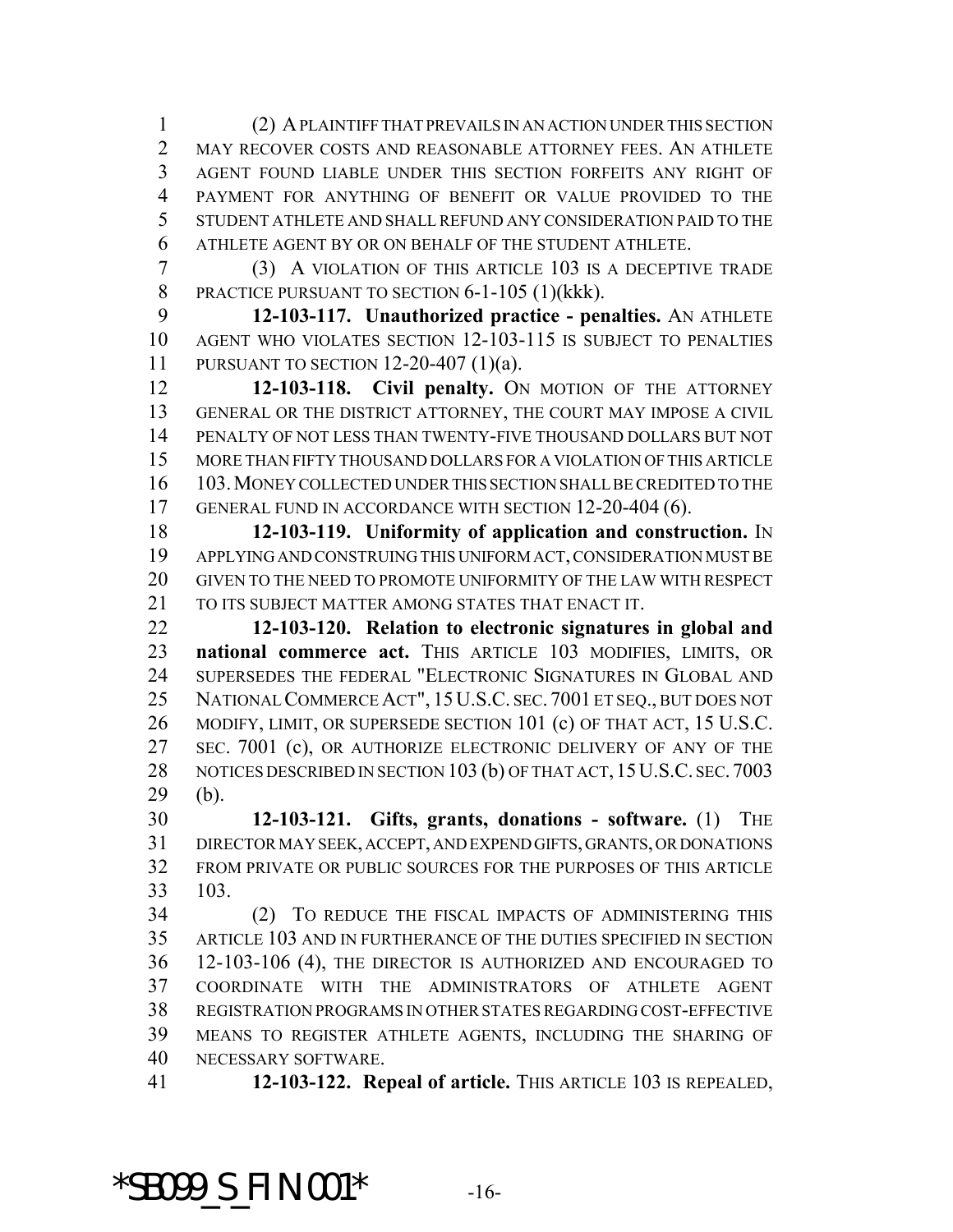1 EFFECTIVE SEPTEMBER 1, 2027. BEFORE THE REPEAL, THIS ARTICLE 103 IS 2 SCHEDULED FOR REVIEW IN ACCORDANCE WITH SECTION 24-34-104. **SECTION 6.** In Colorado Revised Statutes, 12-20-402, **amend as relocated by House Bill 19-1172** (4) as follows: **12-20-402. Immunity.** (4) This section does not apply to articles *103*, 125, 140, 150, and 250 of this title 12 concerning ATHLETE AGENTS, fantasy contests, nontransplant tissue banks, passenger tramways, and naturopathic doctors, respectively. **SECTION 7.** In Colorado Revised Statutes, 12-20-404, **amend as relocated by House Bill 19-1172** (1)(c)(II)(A) and (3)(c)(I); and **add** 11 (1)(c)(II)(A.5) and (3)(c)(I.5) as follows: **12-20-404. Disciplinary actions - regulator powers - disposition of fines.** (1) **General disciplinary authority.** If a regulator determines that an applicant, licensee, certificate holder, or registrant has committed an act or engaged in conduct that constitutes grounds for discipline or unprofessional conduct under a part or article of this title 12 governing the particular profession or occupation, the regulator may: 18 (c) (II) A regulator is not authorized under this subsection  $(1)(c)$  to impose a fine on a licensee, certificate holder, or registrant regulated under the following: 21 (A) Article  $\frac{125}{103}$  of this title 12 concerning fantasy contests 22 ATHLETE AGENTS: 23 (A.5) ARTICLE 125 OF THIS TITLE 12 CONCERNING FANTASY CONTESTS; (3) **Waiting period after revocation or surrender.** (c) This subsection (3) does not apply to the following: 27 (I) Article of this title 12 concerning combative sports 28 ATHLETE AGENTS; (I.5) ARTICLE 110 OF THIS TITLE 12 CONCERNING COMBATIVE SPORTS; **SECTION 8.** In Colorado Revised Statutes, 12-20-405, **amend as relocated by House Bill 19-1172** (6) as follows: **12-20-405. Cease-and-desist orders.** (6) This section does not apply to articles *103,* 125, 140, and 150 of this title 12 concerning ATHLETE AGENTS, fantasy contests, nontransplant tissue banks, and passenger tramways, respectively. **SECTION 9.** In Colorado Revised Statutes, 12-20-406, **add as relocated by House Bill 19-1172** (3)(a.5) as follows: **12-20-406. Injunctive relief.** (3) This section does not apply to the following: (a.5) ARTICLE 103 OF THIS TITLE 12 CONCERNING ATHLETE

# **\*SB099\_S\_FIN.001\*** -17-